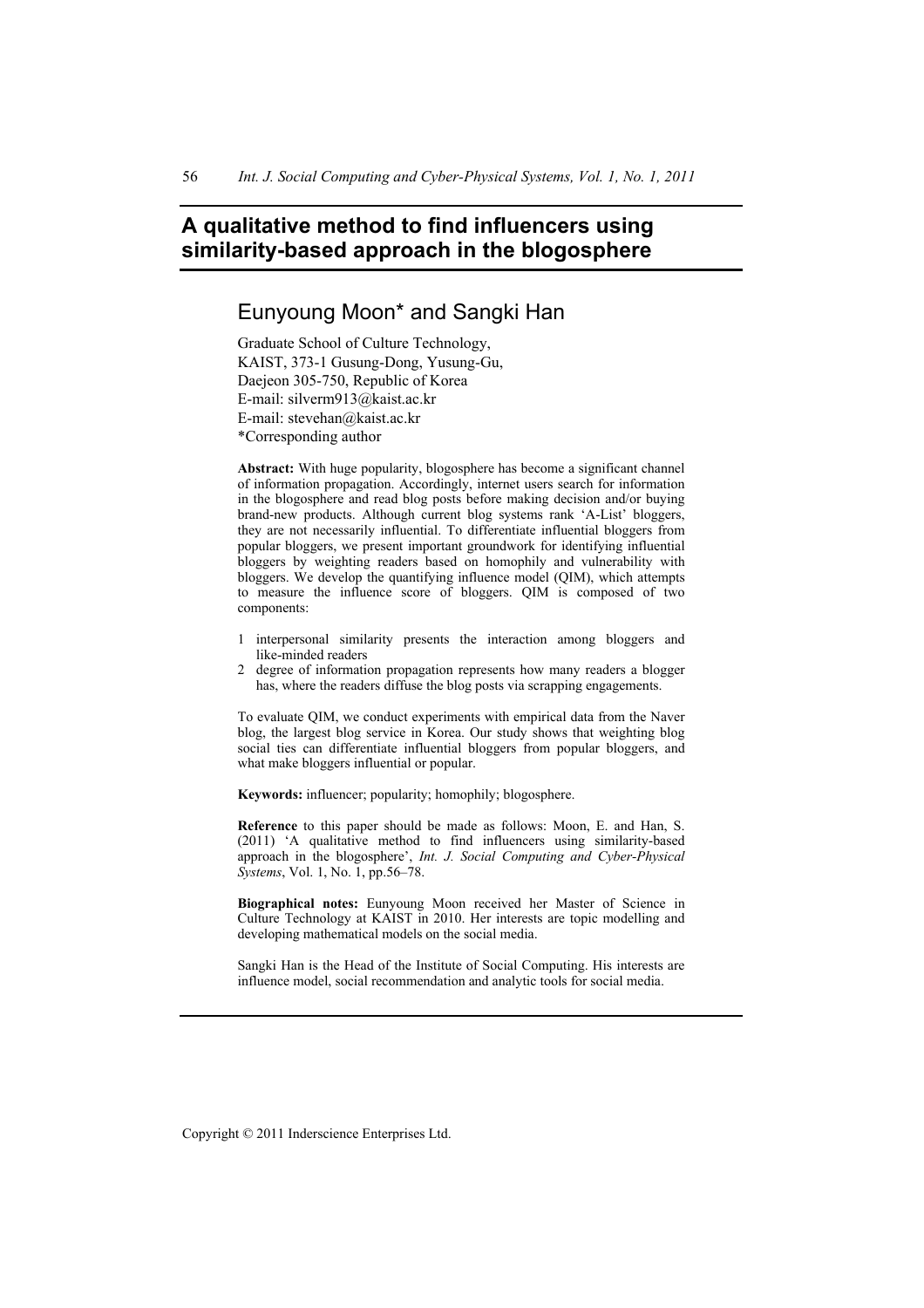# **1 Introduction**

The blogosphere is one of the most popular social media, and has experienced the exponential growth. At present, a massive number of blog posts are being created. For example, as of June 2010, Naver<sup>1</sup> blog, which is the largest blog service in Korea, has 19 million active blogs with approximately 13,000 new blogs being created every day. Such huge popularity illustrates what an important medium of information blogs have become, particularly because bloggers convey their experiences and views on topics in a more conversational manner than can be typically be found in the mainstream media. According to a 2009 study conducted by Jupiter Research, 50% of internet users search through information in the blogosphere before buying products (Qualman, 2009). Before making decisions or buying brand-new products, internet users search for information in the blogosphere and read various blog posts. However, this often requires them to sift through many unrelated or irrelevant posts in order to find the views and opinions that they are seeking. Accordingly, the significance of influential bloggers has recently begun to attract more attention. Many companies now recognise the importance of influential bloggers, who can act as potential market-movers, provide word-of-mouth (WOM) advertising for products and services, help in customer support and troubleshooting, and change the buying decisions of their readers and fellow bloggers (Scooble and Israel, 2006). Such influence encourages marketing strategies which target specific key individuals rather than the market as a whole.

Although current blog systems often use statistical criteria to identify 'A-List' bloggers, such labels do not necessarily reflect how influential a blogger is. Many 'A-List' bloggers have discovered that it is possible to temporarily obtain large amounts of traffic by writing posts related to a wide range of hot topics, as opposed to influential bloggers, who usually collect information and provide opinions on specific topics. Thus, in the blogosphere, popularity cannot be interpreted as influence (Marlow, 2004). For these reasons, the need to identify influential bloggers and differentiate them from popular bloggers should be addressed.

#### *1.1 Background*

Research on influence has long been conducted in the field of sociology. From this, there are underlying concepts that should be reflected in our work.

First, a fundamental property of social networks is that people tend to have attributes similar to those of their friends. Mcpherson et al. (2001) defined that homophily is the principle that a contact between similar people occurs at a higher rate than among dissimilar people. Also, social scientists have long observed that similarity breeds connection (Bott, 1928; Huston and Levinger, 1978; Wellman, 1929).

Second, homophily also functions as the significant factor in the influence process. Friedkin (1998) studied that the process of social influence leads people to adopt behaviours exhibited by those they interact with. This phenomenon, social influence, is manifested in many settings where new ideas diffuse by WOM or imitating through a network people (Strang and Soule, 1998).

These two concepts in the field of sociology are also shown online. According to Van Alstyne and Brynjolfsson (2005), internet users seek out interactions with like-minded individuals who have similar values and thus become less likely to trust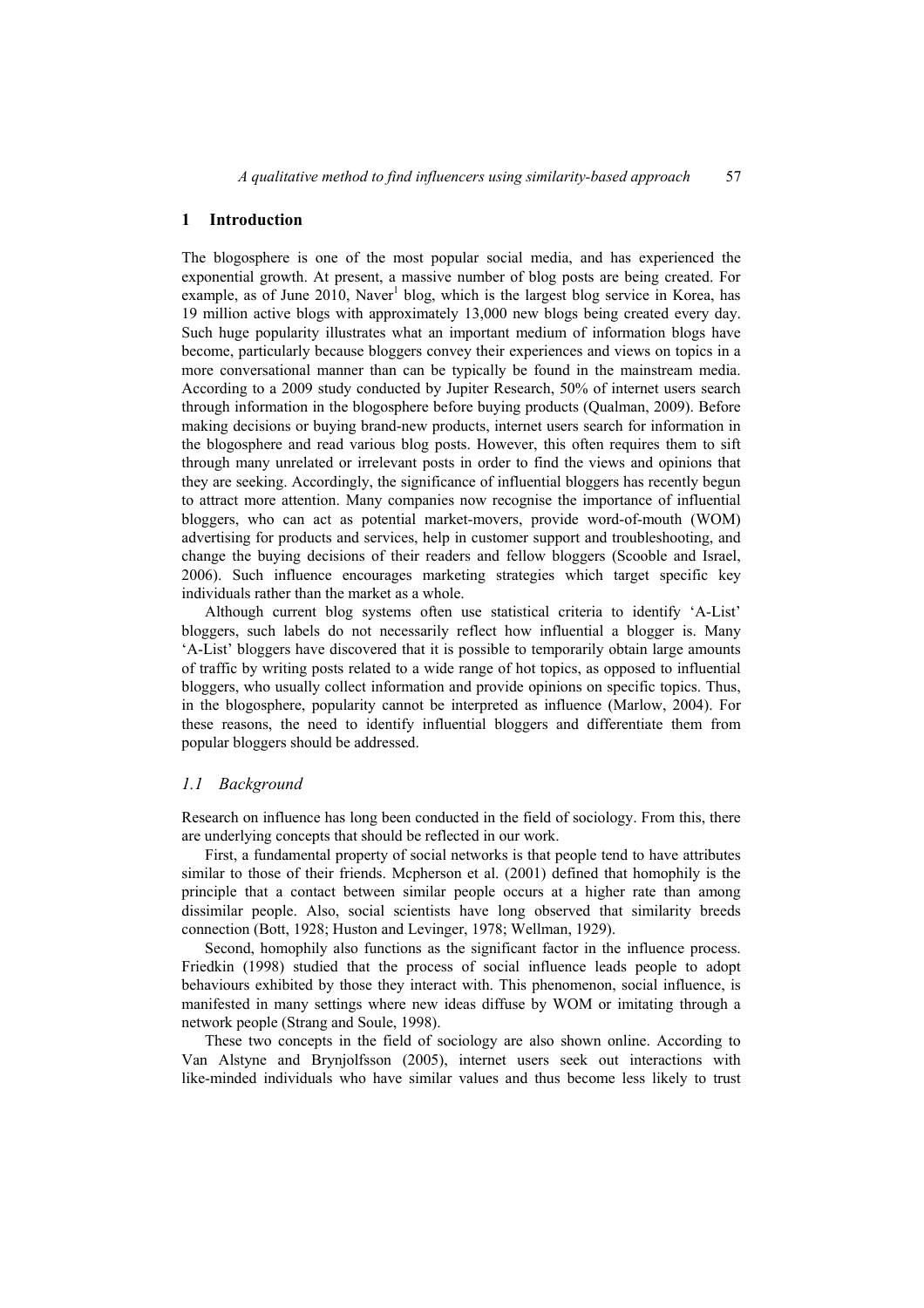important decision to people whose values differ from their own. Not only but this work, the interplay between similarity and social ties in online communities was found (Crandall et al., 2008). Accordingly, in this work, we identify influential bloggers with two disciplines in the field of sociology: social selection and social influence.

# *1.2 Definition of influence*

There are a number of theories and definitions on influence. Traditionally, ideas about diffusion have centred on a select group of individuals called 'influentials', who influence an exceptional number of their peers. According to the two-step theory, influentials are a small minority of opinion leaders (Katz and Lazarsfeld, 1955). Gladwell (2000) classified influentials into three types: mavens, connectors, and salespeople.

Contrary to this traditional view which emphasises the role of influentials, some have put forth the theory that most social change is driven not by influentials, but by easily influenced individuals influencing each other (Watts and Dodds, 2007). According to this theory, average individuals play significant roles in large cascades of influence, as shown by a series of computer simulations of interpersonal influence processes. These simulations quantified the relative importance of influentials by comparing the average size of a cascade initiated by an influential to that started by an average member of the population.

This study determined that diffusion of innovation depends primarily on the susceptibility of influenced individuals. This result does not underestimate the role of influentials, but simply places greater emphasis on the critical role of easily influenced individuals.

Taken both theories into account, we considered an individual's propensity to be influenced by developing a new metric for measuring and defining the influence of bloggers. In this paper, 'influencers' are defined as those who have influential power to the point that they can change others' thinking or behaviour. Among influencers, we identify *opinion leaders* (Blackwell et al., 2001), who can change other's ideas or actions only within subjects in which (s)he possesses superior knowledge. An *influential blogger* is then defined as a blogger who has influential blog posts with leading views and information on a specific genre, whose readers have been shown to follow the opinions and, diffuse the blog posts.

In order to identify influential bloggers as opinion leaders, we present the quantifying influence model (QIM). By using blog data from the Naver blog, we find that the QIM can differentiate influential bloggers from popular bloggers.

### **2 Related work**

#### *2.1 Web page ranking algorithms*

The two best known web page ranking algorithms are PageRank (Page et al., 1998) and hyperlink-induced topic search (HITS) (Kleinberg, 1998). PageRank algorithm is a global ranking scheme, which tries to capture the notion of importance of a page. In PageRank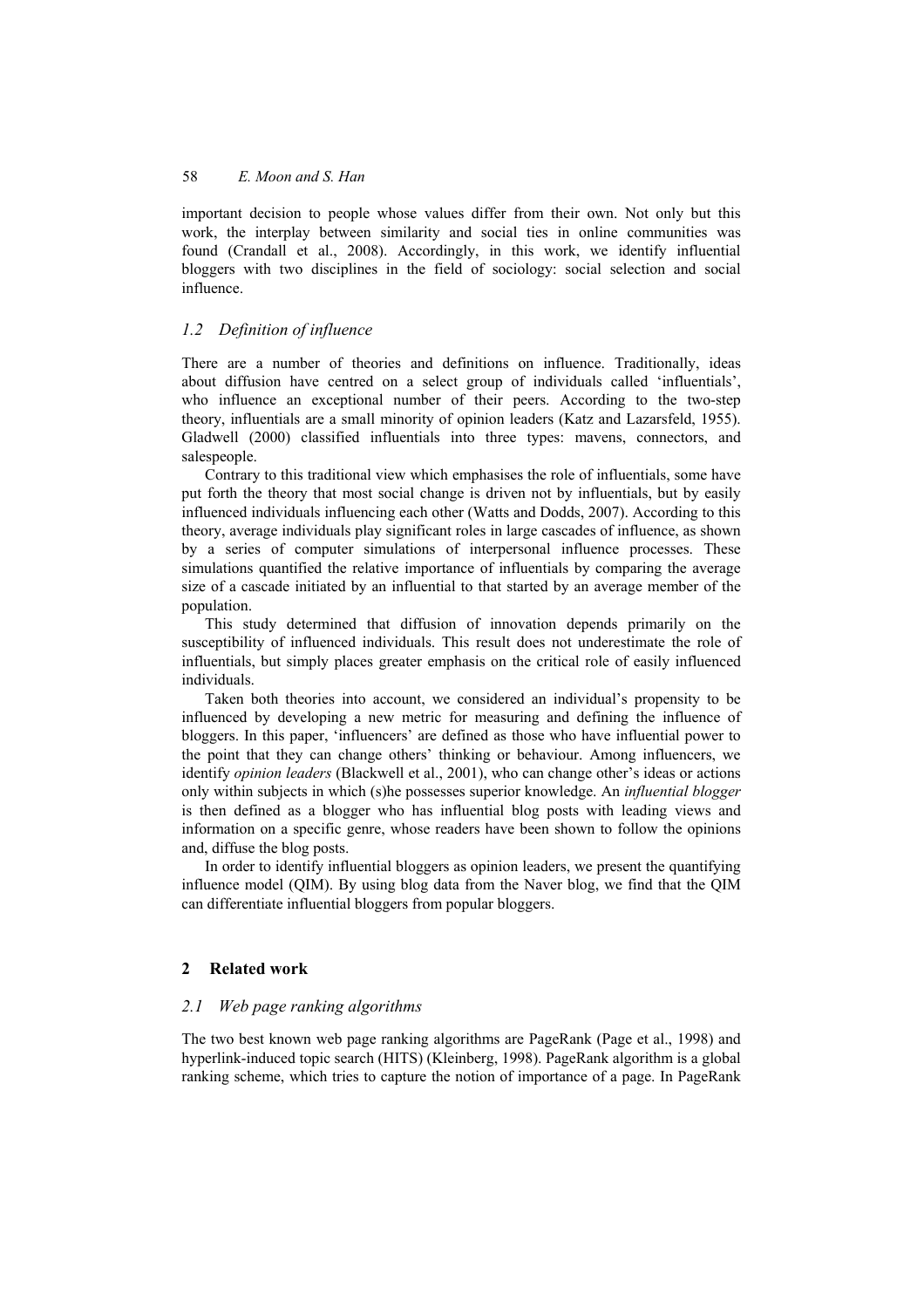algorithm, important web pages are linked by many link citations like in the literature, and indirect citations are also considered. Another ranking scheme, HITS assigns a hub and authority score. HITS uses an iterative algorithm to evaluate an authority weight and a hub weight for each page in a collection of related web pages. After completing computation, the web pages with top authority scores are considered as authority pages, and those with top hub scores are considered as hub pages.

Although these are the best web page ranking algorithms, applying web page ranking to the blogosphere is insufficient in ranking influential bloggers (Kritikopoulos et al., 2006). This is because ranking influential bloggers is different from finding authoritative web pages for the following reasons. First, blogs in the blogosphere are sparse so that web page ranking algorithms do not perform well. In addition, while a web page may acquire authority over time, a blog post's influence diminishes over time. That means the blogosphere is dynamic in a shorter time since a number of new sparsely-linked blog posts appear every day.

# *2.2 Influence model in online social networks and blogosphere*

Studies on influence in online social networks and blogosphere have been conducted. Kempe et al. (2005, 2003) propose influence models to mathematically simulate the spread of information in social networks. They identify which nodes will maximise the spread of information. Gruhl et al. (2004) study information diffusion of various topics in the blogosphere. They present an expectation maximisation algorithm to predict the likelihood of a blogger linking to another blogger. Adar et al. (2004) propose the iRank to rank blogs based on informativeness. iRank finds the path of infection and blogs that initiates epidemics. Agarwal et al. (2008) present an algorithm to compute the influence of each blogger. This study considers the characteristics of blog posts such as the novelty, the eloquence of blog posts and blog post length from The Unofficial Apple Weblog which is a multi-authored blog. However, these previous studies have some limitations for the following reasons.

First, they focus on the influential bloggers and/or their blog posts themselves. Although the influential properties should be considered, the aspect of who adopts influential's view and propagates blog posts has to be reflected more significantly.

This is shown by computer simulation of 'influential hypothesis' (Watts and Dodds, 2007) and it is found that large cascades of influence are driven by a critical mass of easily influenced individuals rather than influentials.

Second, previous studies do not consider that individuals have own different threshold to adopt new ideas or products. According to Granovetter (1978) and Valente (1996), individuals vary in their willingness to take risks in adopting innovations. It was defined as threshold which means individuals' differences exist in making decision before a given actor does so (Granovetter, 1978). Individual is also classified into four categories by one's own threshold (Valente, 1996): early adopters, early majority, late majority, and laggards. Despite individual's threshold, pertinent literatures treat all the blog social ties among bloggers and readers equally. In this sense, they have not reflected the importance of aspects in influence studies. We address these limitations by considering the quality of blog social ties according to influenced individuals' thresholds.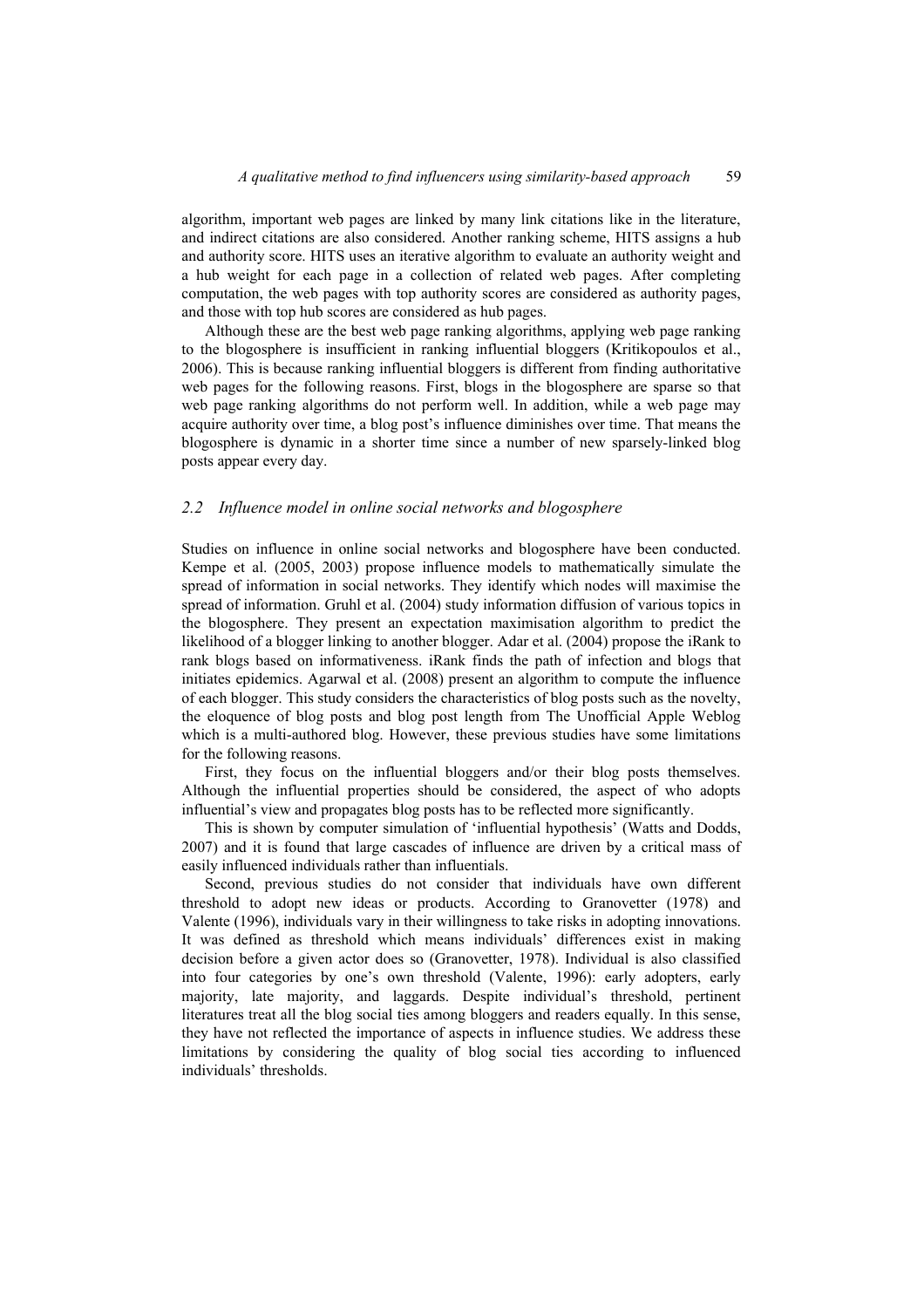# **3 Quantifying influence model**

To quantify the influence score of blog posts, the QIM is proposed. Before modelling, we introduce some terms used in the blogosphere and describe observable engagement. From this, we define blog social ties as indicators of QIM and the concept of QIM is shown along with a method to compute it.

## *3.1 General terms used*

In the blogosphere, there are several ways in which readers can engage in the blogosphere and they are expressed as variant terms although they are the same behaviour. Thus, it needs to define the terms of engagements used in this paper.

- 1 *Comment*: Comments are usually texts published by readers in the 'comments space'. They have a link for the reader's own blog.
- 2 *Sympathy*: Expressing sympathy appears in various types according to blog site, e.g., in Xanga<sup>2</sup>, 'recommendation' is used, in Digg<sup>3</sup>, 'voting' is used so that users can give their votes in the form of a dig, and in Naver blog, 'sympathy' is used. In Naver, readers express their sympathy with blog posts in the form of pressing 'sympathy' button. This also has a link for the reader's own blog. Hence, although different types are used in different blog sites, these are the variants of the same behaviours. We refer this as 'sympathy'.
- 3 *Scrap*: When readers want to take blog posts, they engage by sharing blog posts and content in their own blogs or on another domain. This engagement is often known as a 'share'.

In Naver blogs, it is termed as a 'scrap', and a 'scrap' occurs by n-degree of readers. Figure 1 illustrates this statement. In Figure 1, each node represents a blog post – Figure 1(a) node B creates a link to node A by scrapping. Figure 1(b) node C takes the action of scrapping node B's scrapping content that originated from node A and, in Naver blogs, node C's scrapping link is directed to node A. In Figure 1(c), this process is also conducted in the case of D which scraps node C's scrapping contents that originated from node A. Node D's link is also directed to node A. In this way, 'scrapping' engagements continues and we refer to it as a 'scrap'.



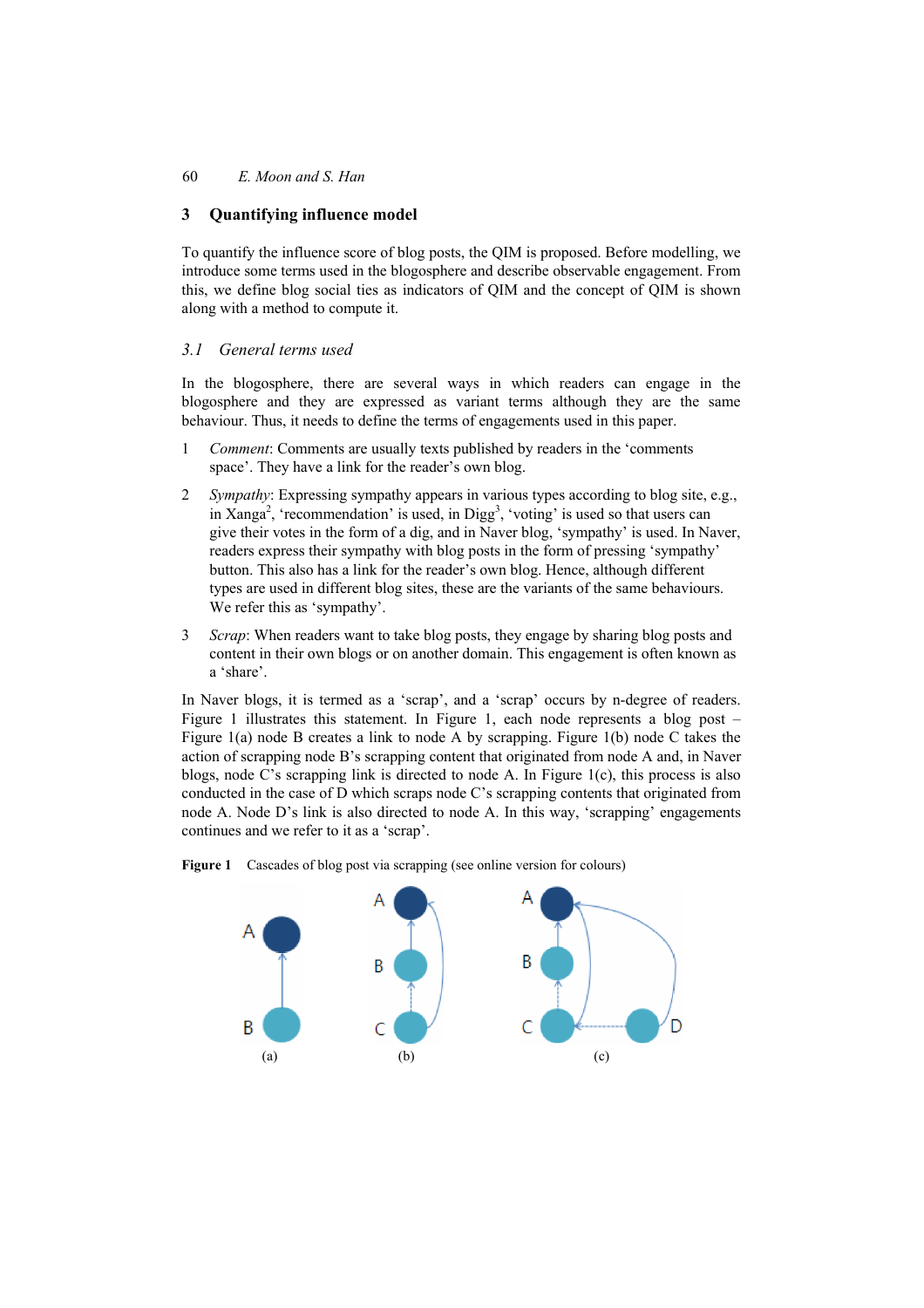Note that scrapping is not copying part or all of content. It involves a link to the author's blog, and most 'A-List' bloggers in Naver prevent readers from copying for their copyright. That is, to take resources readers should use s 'scrap'.

# *3.2 Issues of popular blogger*

Blog domains list 'A-List' bloggers based on traffic information, such as the number of comments, recommendations, page views and so on. However, these criteria are merely simple summations of observable statistical criteria, and do not reflect the quality of the blogger's social ties. In the case of the Naver blog, 'topic-centred popular blogs' are listed for a specific topic according to the following criteria:

- 1 How long the blogger has been operating his/her blog?
- 2 How many blog posts the blogger has written and how frequently (s)he posts new blogs?
- 3 How many comments and sympathy his/her blog posts receive, and how many readers view and scrap the blog posts?
- 4 How many online neighbours the blogger has?

Based on these criteria, 'A-List' bloggers are listed for every given topic. However, such information can be misleading since a post from a 'popular blogger' on any topic may become the top-rated blog for that topic, even if the blog has little to do with the topic (Arrington, 2006). There are several reasons why these statistics cannot be employed to select an influential blogger. First, bloggers who have posted sporadically over a long period of time will not command continuous attention from readers. Second, active bloggers are not necessarily influential, and influential bloggers may not always be active (Agarwal et al., 2008). Third, in gauging influence, the degree of the reader's interest is more important than the simple number of comments and sympathy. Furthermore, many comments and/or sympathy now comes from spam blogs or non-targeted readers, which certainly does not reflect a blog's popularity or influence. Finally, targeted key online neighbours for a specific topic are more influenced by a blogger's post, rather than readers who are not interested in the topic.

In sum, current criteria treat every reader equally despite each reader's varying inclination to be influenced by blogger's opinions. In the following section, we demonstrate how to weight blog social ties.

### *3.3 Indicators of QIM*

In this section, we first define indicators of QIM. This is because large cascades of influences are driven not by influential, but by a critical mass of easily influenced individuals (Watts and Dodds, 2007), we need to define readers' behaviour when they are influenced by bloggers. There are the various methods in which readers can engage in the blogosphere. Their engagement can be largely observed at two levels, the interpersonal level and system level.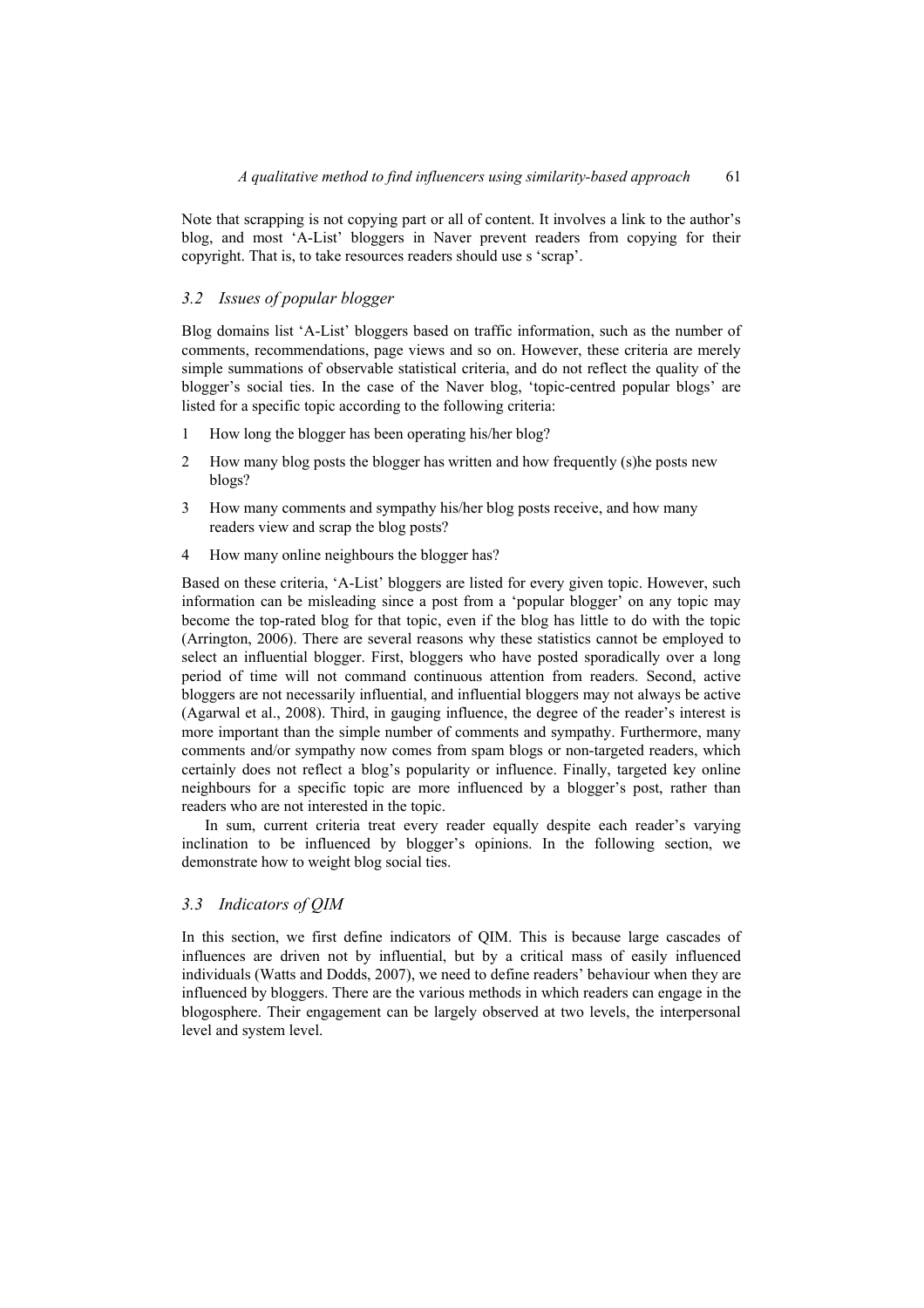### *3.3.1 Engagement at the interpersonal level*

At the interpersonal level, readers' observable engagements with blog posts are commenting expressing sympathy and writing trackback. A comment is the most basic form of weblog social interaction (Marlow, 2004). As readers interact with bloggers by contributing in the form of a response to specific blog posts (Ali-Hasan and Adamic, 2007), the comment serves as simple and effective means for bloggers to interact with their readership. Expressing sympathy is a way for readers to express views in a manner simpler than a comment. As these engagements are channels of communication among bloggers and readers, they are observed as indicators of influence driven by readers. Finally, trackback is an automatic form of communication that occurs when one weblog references another (Marlow, 2004). The trackback system gives bloggers and readers an awareness of who is discussing their content outside of the original blog. Thus, trackback can be an indicator of being influenced. However, in Korea, writing trackback is rarely used by bloggers and readers. Hence, this factor is not included in the proposed model.

In brief, commenting and expressing sympathy with blog posts are considered as indicators at the interpersonal level. Readers who take part in these engagements are defined as *active readers*.

#### *3.3.2 Engagement at the system level*

By scraping blog posts, readers send them to their own blogs or to another platform. Through the action of a reader's scrapping, blog posts can be propagated to the broader system beyond the interpersonal level. This engagement, as described in detail in Section 3-(A)-(3), is driven by the n-degree of readers in Naver blogs. That is, scrapping is considered as an indicator at the system level. Readers who scrap blog posts are defined as bridging readers.

# *3.4 Concept of QIM*

This section presents the concept of QIM, as illustrated, to measure the influence of bloggers (Figure 2), and a method to weight readers' thresholds with respect to their engagements. As described 3-(c), influenced readers take action on two levels; thus, we define an influential blogger as one having both *active readers* and *bridging readers*. Moreover, as this influence is derived from both types of readers, we define influence as consisting of two components one from active readers and the other from bridging readers.

The components of QIM are as follows:

- 1 i*nterpersonal similarity* is derived from active readers given that active readers are those who have relatively strong and homophilous ties with bloggers and who have repeated interaction through commenting and/or expressing sympathy
- 2 *degree of information propagation* is driven by bridging readers because bridging readers are those who have weak ties with bloggers and function as a channel of information by scrapping blog posts.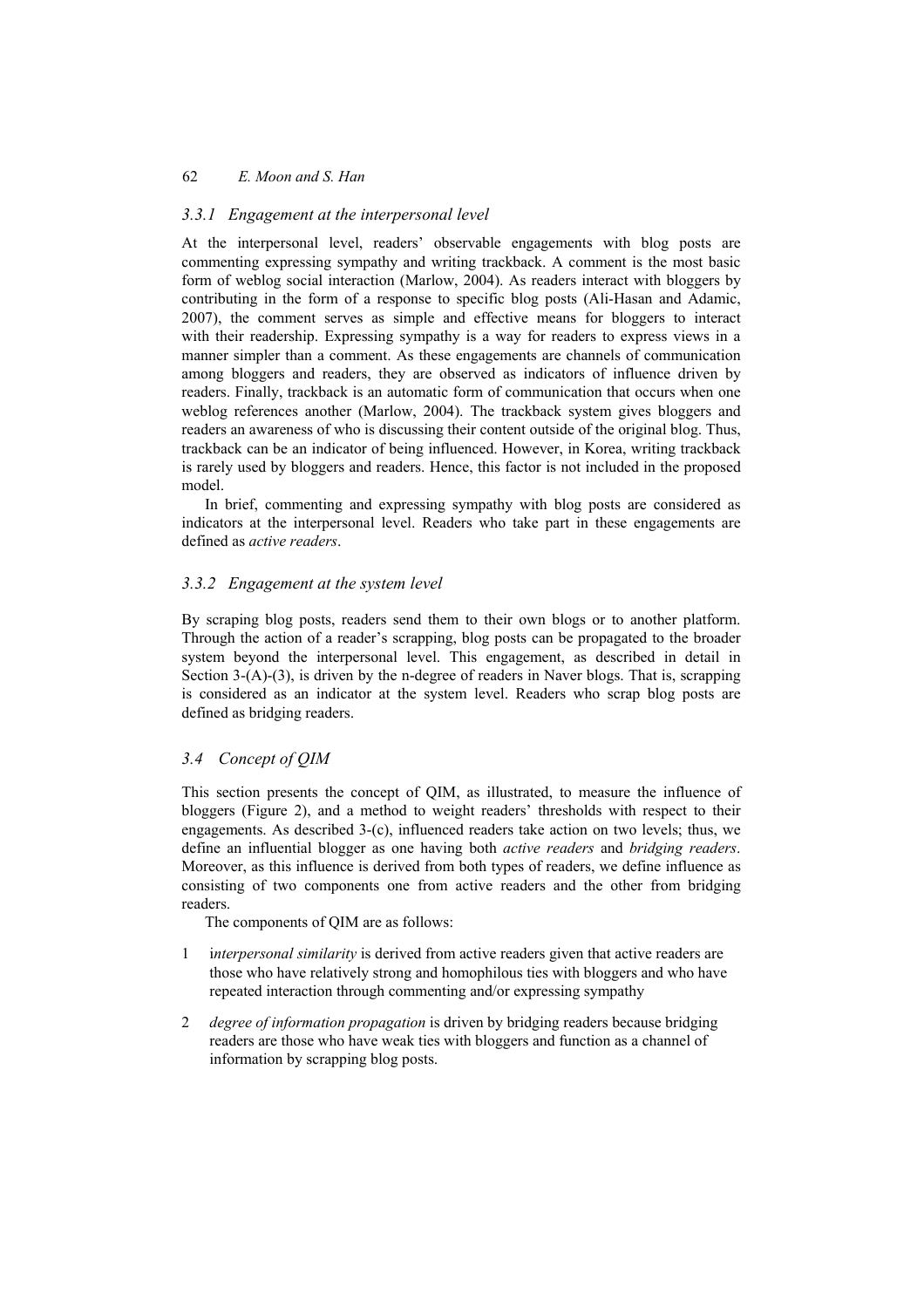



In addition, to reflect the dynamics of the blogosphere, we introduce the concept of window size, which is defined as the period during which a blogger writes at least a single blog post related to a specific genre.

With these two components, QIM measures the influence of blog posts. This is expressed as follows (1):

Influence (blog post, 
$$
\Delta t
$$
) = (Interpersonal similarity,  
Degree of information propagation) (1)

QIM has metrics that distinguish it among other models in that it harnesses a qualitative method which reflects the quality of blog social ties. This is in contrast to other metrics that consider blog social ties equally.

- 1 it captures the importance of readers who make the flow of influence and information rather than focuses on the influential bloggers
- 2 it measures both active readers' and bridging readers' weighted values according to their propensity to be influenced.

The manner of quantifying each component is then explained and the influence of blog posts is computed in the subsequent sections.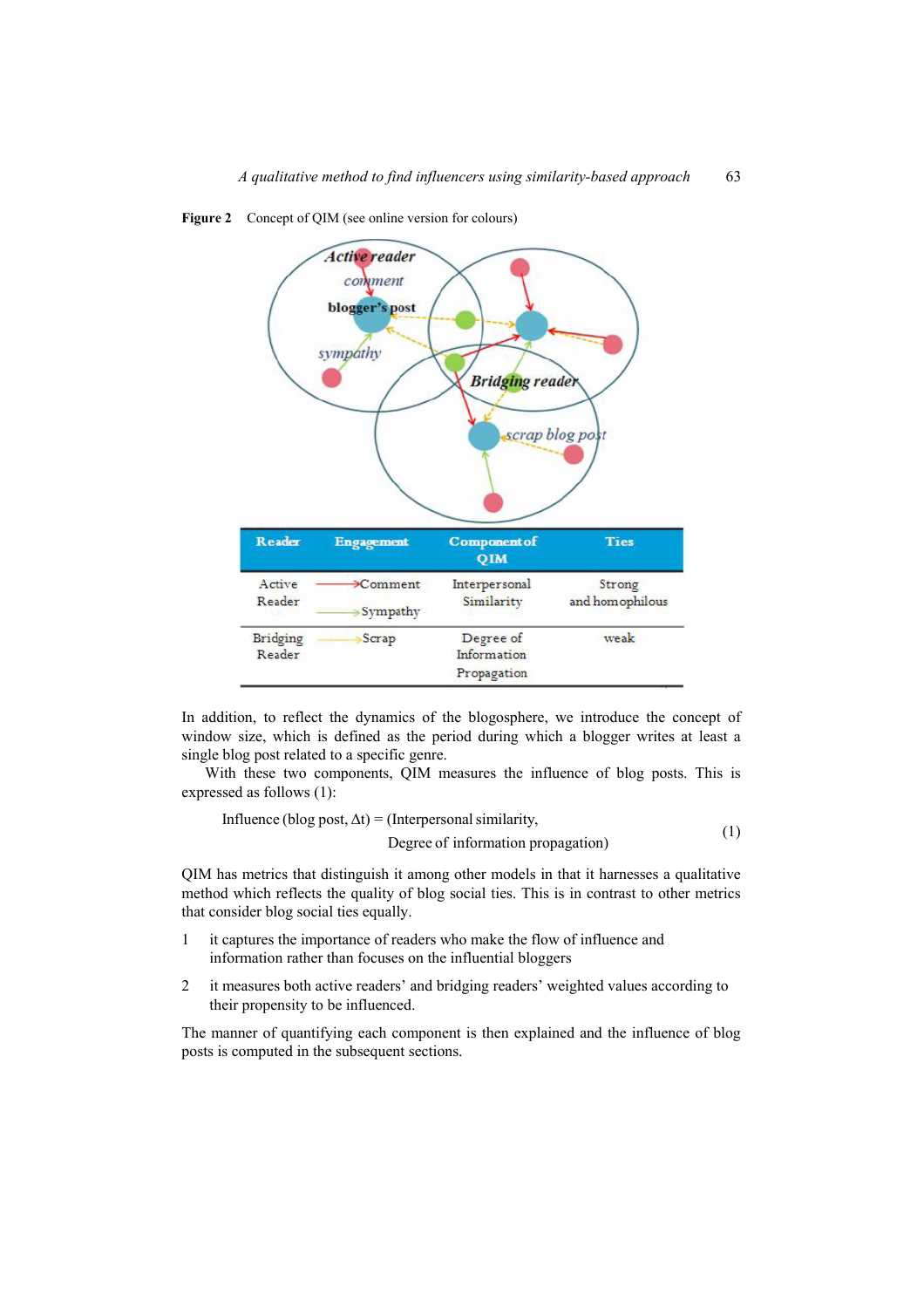#### *3.4.1 Interpersonal similarity*

In the field of sociology, influence at the interpersonal level occurs in that people tend to form relationships with others who are already similar to them and adopt behaviour exhibited by those they interact with (McPherson et al., 2001). This phenomenon also appears in the blogosphere. In the blogosphere, bloggers tend to build relationships with other bloggers who share similar interests and tend to visit the same blogs frequently (Herring et al., 2005). Through this process, readers interact with like-minded bloggers and are influenced by them.

Accordingly, interpersonal similarity represents the influence derived from interactions among a blogger and like-minded readers. In the online realm, homophily between two individuals is defined as a shared interest and mindset (Brown et al., 2007); hence, to compute interpersonal similarity we harness interest similarity. The interest similarity computed between a blogger and his/her reader reflects the probability of a reader being influenced by a blogger's posts. The higher similarity between the two, the more influenced the reader will be.

To compute interest similarity, we use tag-similarity because the blogger's interests are implicitly and concisely represented by tags, subdividing their blogs into topics or themes (Brooks and Montanez, 2005; Hayes and Avesani, 2007; Li et al., 2008). That is, the occurrence of common tags represents their common interests. Hence, it is reasonable that tag-similarity represents online homophily among bloggers and readers. As similarity metrics, we use Jaccard coefficient (Sternitzke and Bergmann, 2009) to measure the level of similarity between a blogger and a reader (2).

Jaccard coefficient (B, R) = 
$$
\frac{\text{tags}_{B \cap R}}{\text{tags}_{B} + \text{tags}_{R} - \text{tags}_{B \cap R}}
$$
(2)

This coefficient is calculated as the number of tags contained in a set of B's tags and R's tags and is normalised by the number of elements of the union of a collection of set of B's tags and R's tags. For instance, if B has a set of tags, {cooking, muffin, salad} and R has a set of tags, {cooking, mocha, cake, jam}, the overlapped tag is {cooking} and the elements of the union of the two sets, B and R are {cooking, muffin salad mocha, cake, iam}. Thus, in this case, the value of the Jaccard coefficient is  $1/6 = 0.167$ . That is, if no overlapping tags exist between a blogger and a reader, the coefficient has a value of 0. If all tags are shared between the two, it has a value of 1. However, if this model is applied to a domain where controversy exists, it requires semantic processing to distinguish whether the meaning of tagging is positive or negative.

The formula for interpersonal similarity is formulated as follows (3): For blog post<sub>k</sub>, interpersonal similarity is computed by the tag-similarity sum among a blogger and his/her readers who comment and express sympathy with blog post<sub>k</sub>.

Interpersonal similarity (blog post<sub>k</sub>) = 
$$
\sum
$$
 Jaccard (B, R<sub>comment</sub>)  
+ $\sum$  Jaccard (B, R<sub>sympathy</sub>) (3)

In formula (3), B denotes the blogger,  $R_{\text{comment}}$  is a reader who leaves a comment on B's post, and R<sub>sympathy</sub> is a reader who expresses sympathy with B's post. Here, these abbreviations are used for these two types of readers,  $R_{\text{comment}}$  and  $R_{\text{summ}$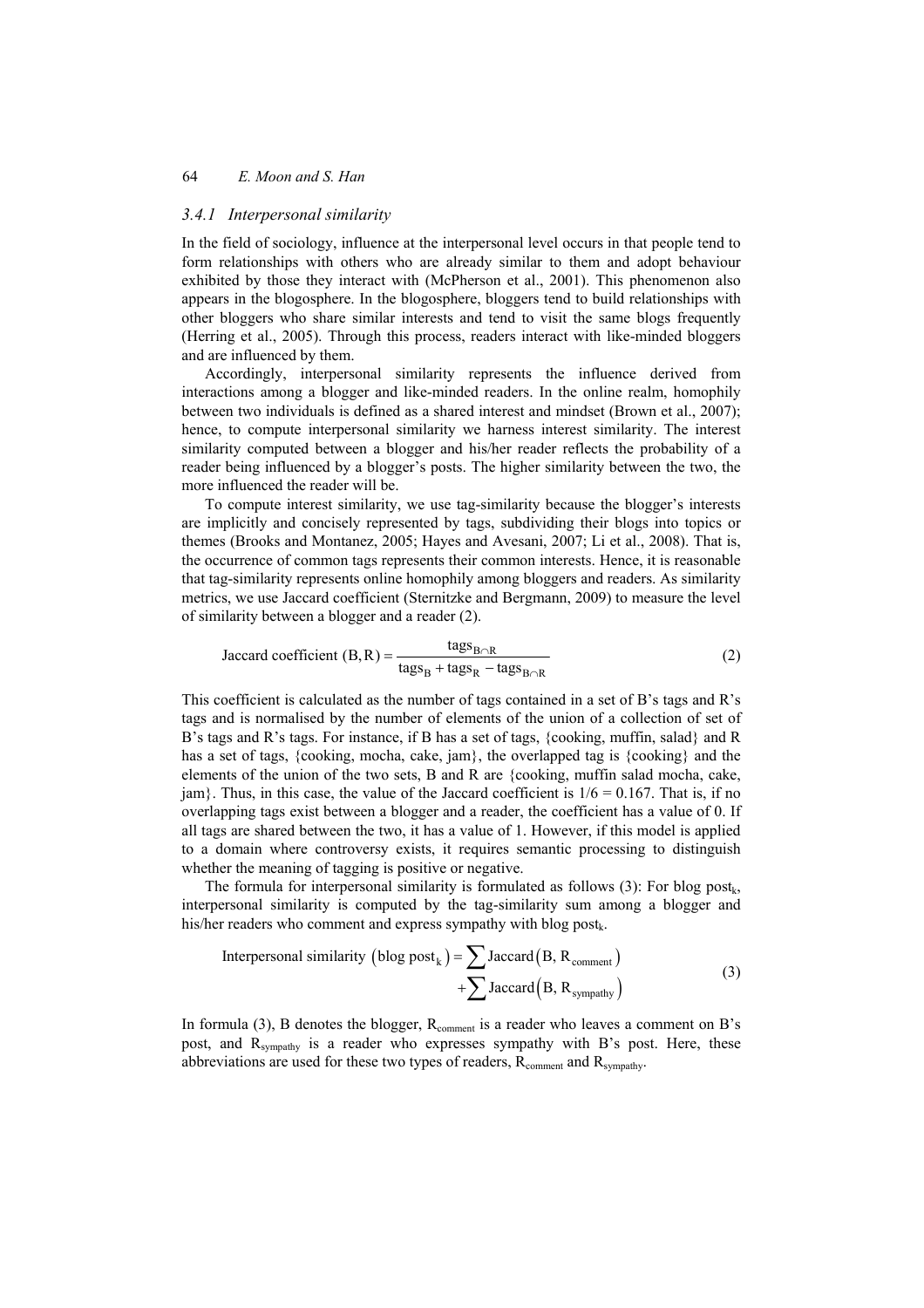# *3.4.2 Degree of Information propagation*

Information propagation is a phenomenon in which an action or idea becomes widely adopted due to the influence of others, typically, neighbours in some network (Granovetter, 1978). In the blogosphere, information propagation occurs through bridging readers' scrapping engagements, thus, blog posts are propagated from one segment to another segment.

However, each bridging reader has a different tendency to take the action of scrapping, as each one has a distinct propensity to scrap blog posts. For this reason, differentiating each bridging reader is necessary rather than simply considering each one as equal. To facilitate this, we define the degree of information propagation as the degree of spreading by weighted bridging readers. The following paragraphs describe how these readers are weighted.

Intuitively, the propagation of blog posts occurs by the process, as described in detail in 3-(A)-(3). More precisely, we describe this process as follow:

- 1 assume that there are M blog posts-{blog post<sub>1</sub>, blog post<sub>2</sub>, ..., blog post<sub>M</sub>}
- 2 *bridging readers* are then defined as those who scrap more than one blog post among M posts
- 3 next, for each bridging reader, the total number of scrapping blog posts is determined, as each one has a distinct propensity to scrap.

Table 1 details how bridging readers are weighted. In Table 1,  $J_1$  denotes the number of times bridging reader scrapped a blog post<sub>1</sub>,  $J_k$  denotes the number of times blog post<sub>k</sub> was scrapped by that reader, and WJ denotes the total number of times that this blog post was scrapped by bridging reader, among M posts. This follows with bridging reader. bridging reader<sub>2</sub>, ..., to bridging reader<sub>N</sub>. That is, a bridging reader's weighted value is calculated as the total number of his/her scrapping blog posts. For example, assuming that readers who scrap blog post<sub>k</sub> are bridging reader<sub>I</sub>, bridging reader<sub>I</sub>, and bridging reader<sub>K</sub>, in such case, the degree of information propagation of blog post<sub>k</sub> is calculated as follows (4) (see Table 1).

Degree of information propagation (blog post<sub>k</sub>) = 
$$
\frac{W_I + W_J + W_K}{\sum_{i=1}^{N} W_i}
$$
 (4)

Accordingly, for blog post<sub>k</sub>, we derive the formula for the degree of information propagation as follows (5):

Degree of information propagation (blog post<sub>k</sub>) =

$$
\sum \text{Weighted value of reader who scrambled blog post}_k \tag{5}
$$

∑Bridging reader's weighted value

This formula (5) gives the weighted ratio of infected bridging readers.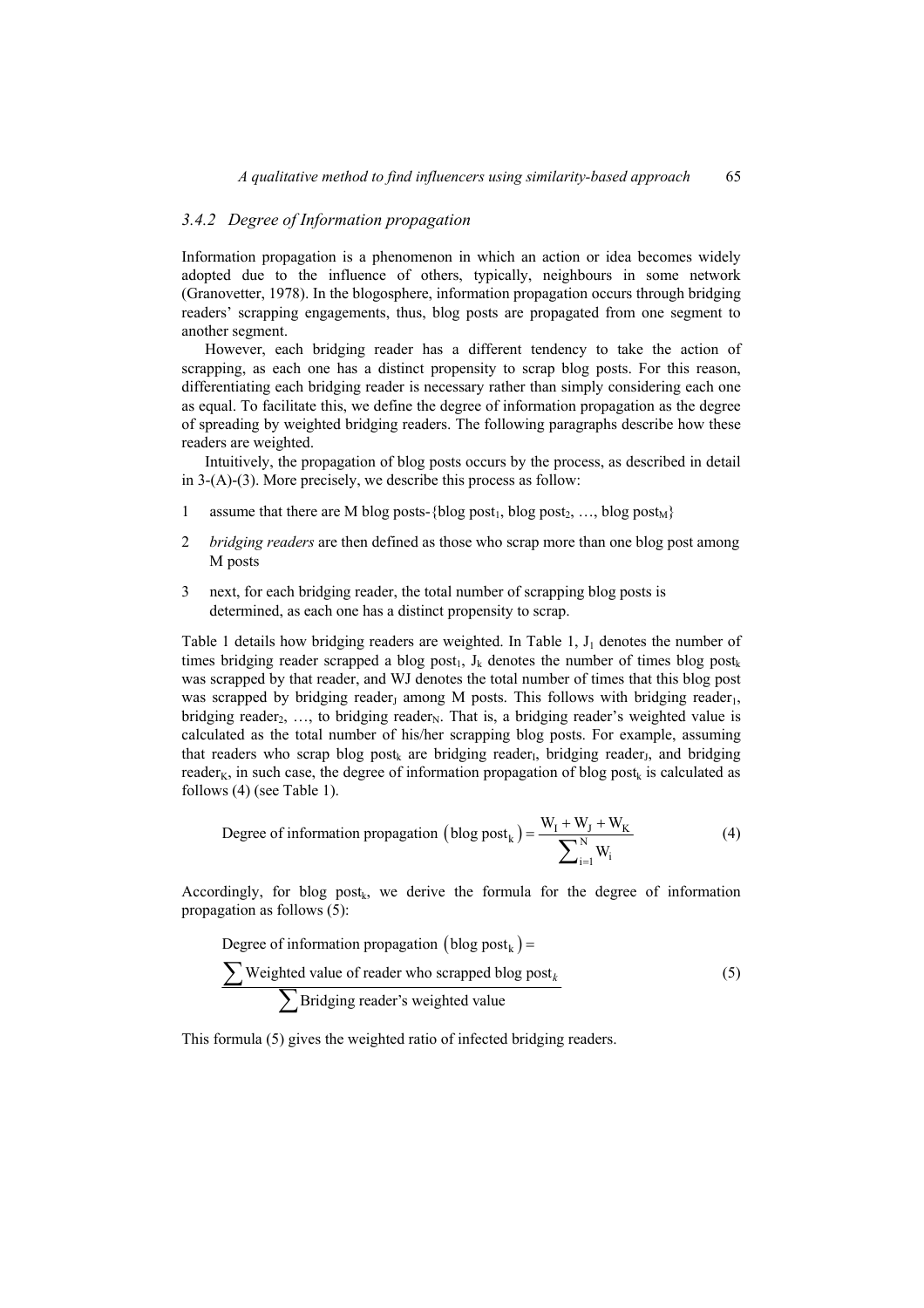|                                        | Blog<br>post <sub>l</sub> | Blog<br>post <sub>2</sub> |          | Blog<br>$\cdots$ post <sub>K</sub> | $\cdots$ . | <b>Blog</b><br>$post_M$ | Bridging reader's weighted<br>value $(= Total number of$<br>scrapping blog posts)      |
|----------------------------------------|---------------------------|---------------------------|----------|------------------------------------|------------|-------------------------|----------------------------------------------------------------------------------------|
| <b>Bridging</b><br>$reader_1$          | A <sub>1</sub>            | A <sub>2</sub>            | $\ldots$ | $A_{K}$                            | $\ldots$   |                         | $A_M$ $W_1$ (= A <sub>1</sub> = A <sub>2</sub> +  + A <sub>K</sub> +  A <sub>M</sub> ) |
| <b>Bridging</b><br>reader <sub>2</sub> | $B_1$                     | $B_2$                     |          | $\ldots$ $B_K$ $\ldots$            |            |                         | $B_M$ $W_2$ (= B <sub>1</sub> = B <sub>2</sub> +  + B <sub>K</sub> +  B <sub>M</sub> ) |
| .                                      | .                         |                           |          |                                    |            |                         | .                                                                                      |
| Bridging<br>$reader_1$                 | $J_1$                     |                           |          |                                    |            |                         | $J_2$ $J_K$ $J_M$ $W_J (= J_1 = J_2 +  + J_K +  J_M)$                                  |
| .                                      |                           |                           |          |                                    |            |                         |                                                                                        |
| <b>Bridging</b><br>reader <sub>N</sub> | $N_1$                     |                           |          | $N_2$ $N_K$                        |            |                         | $N_M$ $W_N$ (= $N_1$ = $N_2$ + $\cdots$ + $N_K$ + $\cdots$ $N_M$ )                     |
| Total                                  |                           |                           |          |                                    |            |                         | $\sum W_i$                                                                             |

**Table 1** How to determine bridging reader's weighted value

# *3.5 Computation of QIM*

To combine two components, it is necessary to determine initially which component functions as a more important factor when a reader is influenced by a blog post. Thus, the weight of each component is needed. In this work, the weights were empirically set on the basis of the results of an online survey of readers. These weights are not fixed but are flexible according to the different domains and topic. The method of setting the weight is described in 4-(B). The completed formula of the QIM is expressed below (6) and  $\Gamma_1$  and  $Γ<sub>2</sub>$  denote the weights.

Influence  $\left(\text{blog post}_k, \Delta t\right)$  $=\Gamma_1 \cdot$  Interpersonal similarity (blog post<sub>k</sub>) + $\Gamma_2$  · Degree of information propagation (blog post<sub>k</sub>)  $= \Gamma_1 \cdot \left\{ \sum \text{Jaccard} \left( \text{B}, \text{R}_{\text{comment}} \right) + \sum \text{Jaccard} \left( \text{B}, \text{R}_{\text{sympathy}} \right) \right\}$ k 2 Weighted value of Reader who scrap blog post  $_{\pm\Gamma_2}$ . $\sum$ ∑Weighted value of bridging reader (6)

The process of ranking the influence score is described based on formula (6), for the blog  $post_k$ .

- 1 First, computing each component and combining the gives, the influence score of blog postk, referred to as the *iscore* of blog postk. It is expressed as an *iscore*(*blog*   $post_k$ ).
- 2 Then, all M blog posts have their own iscore, {iscore(blog post<sub>1</sub>), iscore(blog post<sub>2</sub>),  $...,$  iscore(blog post<sub>M</sub>)}. This set is termed I.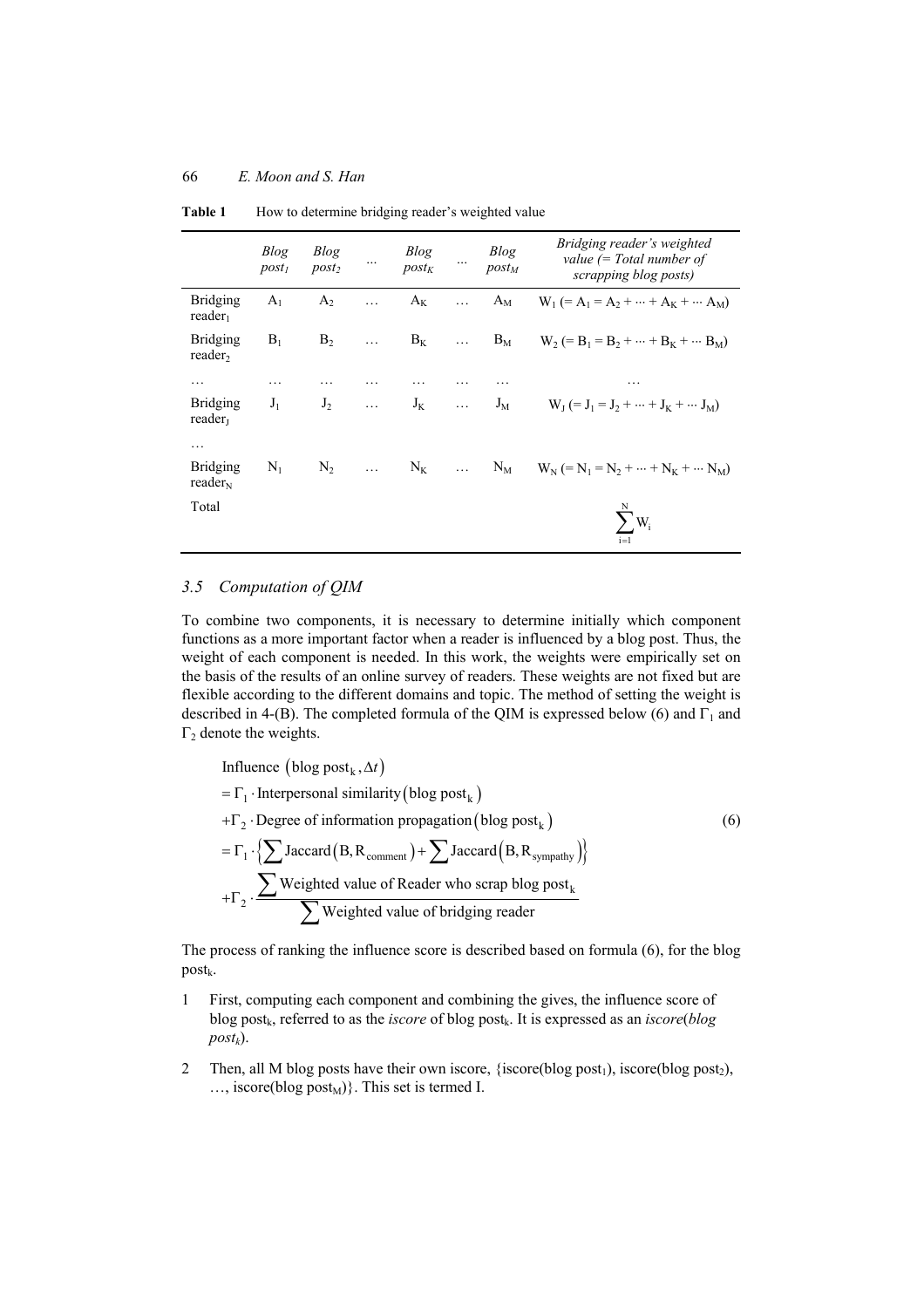- 3 Elements of set I are ranked in descending order, giving the top 100 iscores. We define blog posts with the top 100 iscores as *influential blog posts*.
- 4 A blogger who has any blog post in the top 100 iscores is then defined as an *influential blogger*.

Accordingly, the means of identifying an influential blogger is to check if the blogger has any influential blog posts, i.e. A blogger is influential if (s)he has more than one influential blog post.

The method of computing the influence of influential bloggers and ranking them is then described. For bloggeri who has more than one influential blog post, his/her influence is computed, as the average of iscore of his/her influential blog posts in the top 100. We express this as Influence(blogger<sub>i</sub>)  $(7)$ .

Influence (blogger<sub>i</sub>) = average (iscore of blogger's influential blog post<sub>k</sub>,

where  $1 \leq k \leq M$ )

(7)

The influence of influential bloggers can thus be determined. Therefore, we can rank Influence(blogger<sub>i</sub>) in a descending order and obtain the rank of influential bloggers. From this rank, the top k bloggers are defined as the most influential bloggers. Setting k is a challenging issue, and determining the threshold requires further research. Hence, this is done on the basis of the pertinent study described in Section 4-(C) below.

### **4 Empirical study**

In this section, we evaluate QIM. We first define a popularity model to compare popularity with influence. Then, we present how to collect data and how to fix two weights  $\Gamma_1$  and  $\Gamma_2$ . The result of evaluation is shown and we compare the rank of influential bloggers with that of popular bloggers.

### *4.1 Naver blog and popularity model*

To evaluate the QIM, the Naver blog was used. This is the largest blog service in South Korea, with a market share of over  $70\%$ , compared to  $2\%$  of Google.<sup>4</sup> The Naver blog is not only by far the most popular, but also lists 'topic-centred and A-list' bloggers on 31 topics. Accordingly, it provides an excellent opportunity to observe opinion leaders who are more involved in their main interest.

Among 31 topics, we chose the cooking domain which is the highly active and where controversy among bloggers and readers does not exist. Hence, it provides us with an opportune chance to observe bloggers and readers compared to other domains. It is possible in this domain to regard overlapped tags between a blogger and his/her reader as a degree of common interests (see 6-B). Moreover, 99 'cooking-centred and A-list' bloggers are considered as seed nodes, as they provide a greater opportunity to observe interaction among bloggers and readers than do non-A-list bloggers.

To compare popularity with influence, defining a popularity model is required. Based on the concept of degree from graph theory, indegree is interpreted as a form of popularity, the majority of blog platforms such as Technorati<sup>5</sup>, Xanga, and Naver rank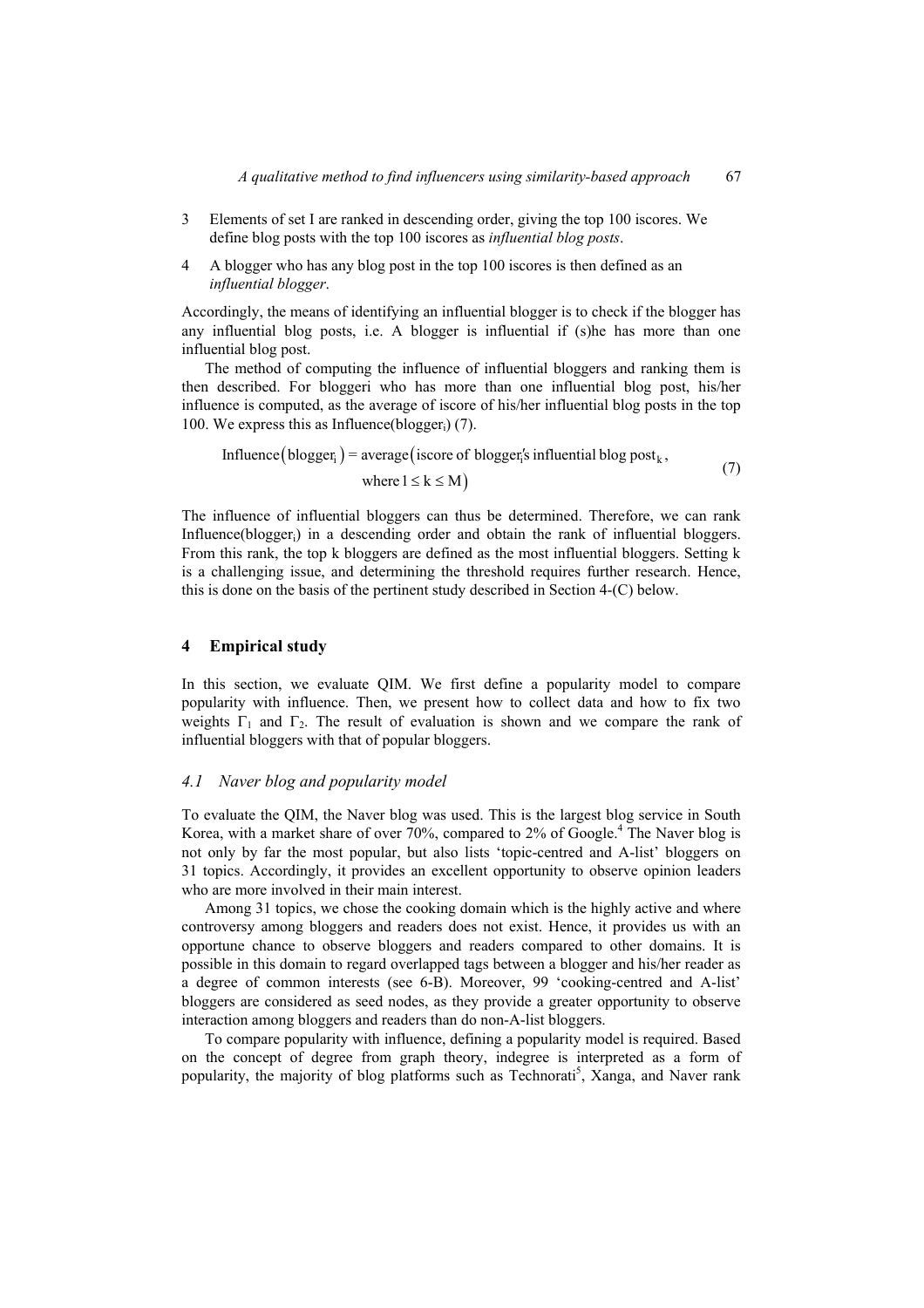A-list bloggers by the simple summation of the indegree of each node. Accordingly, we define the indegree of seed nodes as the criteria of popularity. In the Naver blog, observable engagements for indegree are commenting expressing sympathy, and scrapping. Thus, we define the popularity model as the simple summation of these three engagements. It is therefore clear that although popularity and influence are considered as the same indicators, weighting blog social ties according to the importance of a node would be the key in differentiating influence from popularity.

To find popular bloggers, we computed the popularity score of blog posts and ranked the popularity score in descending order. Thus, blog posts on the top 100 popularity score are defined as *popular blog posts* and a blogger who has any blog post on the top 100 list is defined as a *popular blogger*. Next, the popularity of a popular blogger is computed as the average of the popularity score of his/her popular blog posts in the top 100, giving the popular blogger's rank by the ranking of the average value.

#### *4.2 Data collection*

We conducted an evaluation of the QIM three times. To reflect the dynamics of the blogosphere, the window size was set according to the period of the seed nodes, from the 31st of July to the 19th of August of 2009, from the 10th to the 30th of September 2009, and from the 1st to the 20th of October of 2009. In total, 1,658 blog posts of 99 seed nodes 55,136 comments, 26,233 engagements of sympathy, and 163,412 engagements of scrapping were collected.

Additionally, to fix two weights, an online survey of readers on the cooking domain was conducted. Considering that influenced individuals create the flow of influence (Watts and Dodds, 2007), when choosing a recipe, the degree to which they consider the component of the QIM was assessed. Thus, the respondents were asked how much they considered the component 'taste-similarity' and the 'degree of being scrapped by many' when they choose a recipe.

156 of 991 readers rated how important they think each component is on a five-point scale. If the component is of very little importance, they should give it as a score of 1; in contrast, if they think a component is of much greater importance they should score it as 5. Table 2 shows the results. Among the 156 respondents, six respondents responded to only the first question and did not answer the second question. From the result, by computing the ratio between the two average values, weight  $\Gamma_1$  was determined as 1.7137while  $\Gamma_2$  as 1.

Table 2 Results of online survey to fix two weights

|       |                           | Taste-similarity |     | Degree of being scrapped by many |             |      |  |
|-------|---------------------------|------------------|-----|----------------------------------|-------------|------|--|
|       | Respondents<br>Sum<br>Avg |                  |     | Sum                              | Respondents | Avg  |  |
| Total |                           | -56              | 449 | 394                              | 50          | 2.62 |  |

# *4.3 Result of experiment*

In each experiment, we listed the top 100 influential blog posts and the top 100 popular blog posts. From the two lists of top 100 blog posts, the top influential bloggers and most popular bloggers were computed. By integrating data from three runs of experiments, the top 35 influential bloggers and the top 40 popular bloggers were determined.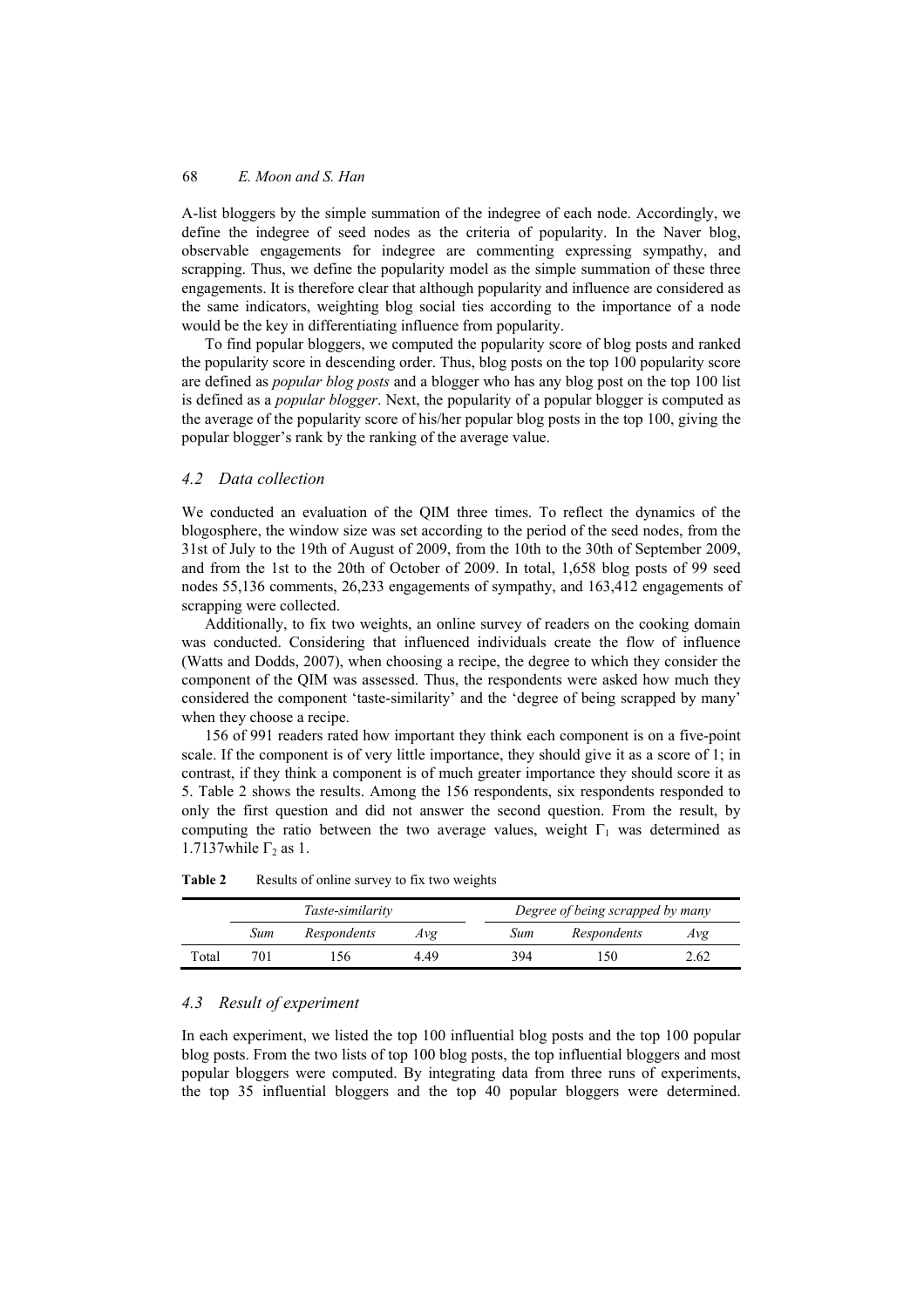Interestingly, 20 bloggers were present in both of the list; and this set of bloggers is considered to comprise those who are both influential and popular. According to our calculations, the most influential blogger on the Naver blog was only the 27th most popular blogger, and the second most influential blogger was also in the 20th rank in the popularity model. In contrast, all three of the most popular bloggers failed to make the list of most influential bloggers. These statistics indicate that popular bloggers are not necessarily influential, and influential bloggers are not always popular. More accurate investigation is described in the following section.

To identify the most influential bloggers and popular bloggers, the value k was set to 3 because an influential blogger is defined as an individual in the top 10% of the influence distribution (Watts and Dodds, 2007). Thus, tracking the top 3 influential bloggers is reasonable (Table 3).

**Table 3** Top 3 influential/popular bloggers

| Rank | Number of influential<br>blog posts | Total influence<br>score | Number of popular<br>blog posts | Total popularity<br>score |
|------|-------------------------------------|--------------------------|---------------------------------|---------------------------|
| 1st  | 42                                  | 19.8338                  |                                 | 2,855                     |
| 2nd  | 16                                  | 19.3391                  | 10                              | 2,770.214                 |
| 3rd  | 22                                  | 11.6100                  |                                 | 1,963.25                  |

# *4.4 A closer look at influential/popular bloggers*

### *4.4.1 Correlation between influence and popularity*

Before validation, to measure the strength of the association between two rank sets, QIM-based influential bloggers and popular bloggers, we used the Spearman's rank correlation coefficient. The closer the coefficient is to  $+1$  or  $-1$ , the stronger the likely correlation. A perfect positive correlation is +1 and a perfect negative correlation is –1.

We computed the Spearman's rank correlation coefficient for the top 50th percentile as well as for the entire set of bloggers. The results were –0.303 and 0.045, respectively. This clearly shows that in the blogosphere, influence and popularity have little correlation with each other; thus, it is clear that popular bloggers are not necessarily influential bloggers, and vice versa.

### *4.4.2 Qualitative indicators from the most inlfuential/popular bloggers*

Also observed were two significant indicators. The readers of the most influential/popular bloggers showed distinct differences from the activity status and the blog social ties of other influential bloggers. We investigated the top 3 influential bloggers and the top 3 popular bloggers based on two indicators:

- 1 how many non-active readers the influential/popular bloggers have
- 2 whether or not bloggers have blog social ties with other influential bloggers.

Indicator (1) denotes that R<sub>comment</sub> and/or R<sub>sympathy</sub> closed his/her blog site. Although a reader had his/her own blog site address, all of the menus of the blog were set as non-active so that the web pages of the blog could not viewed. We refer to these as *non-active readers*. This is important because non-active readers cannot diffuse blog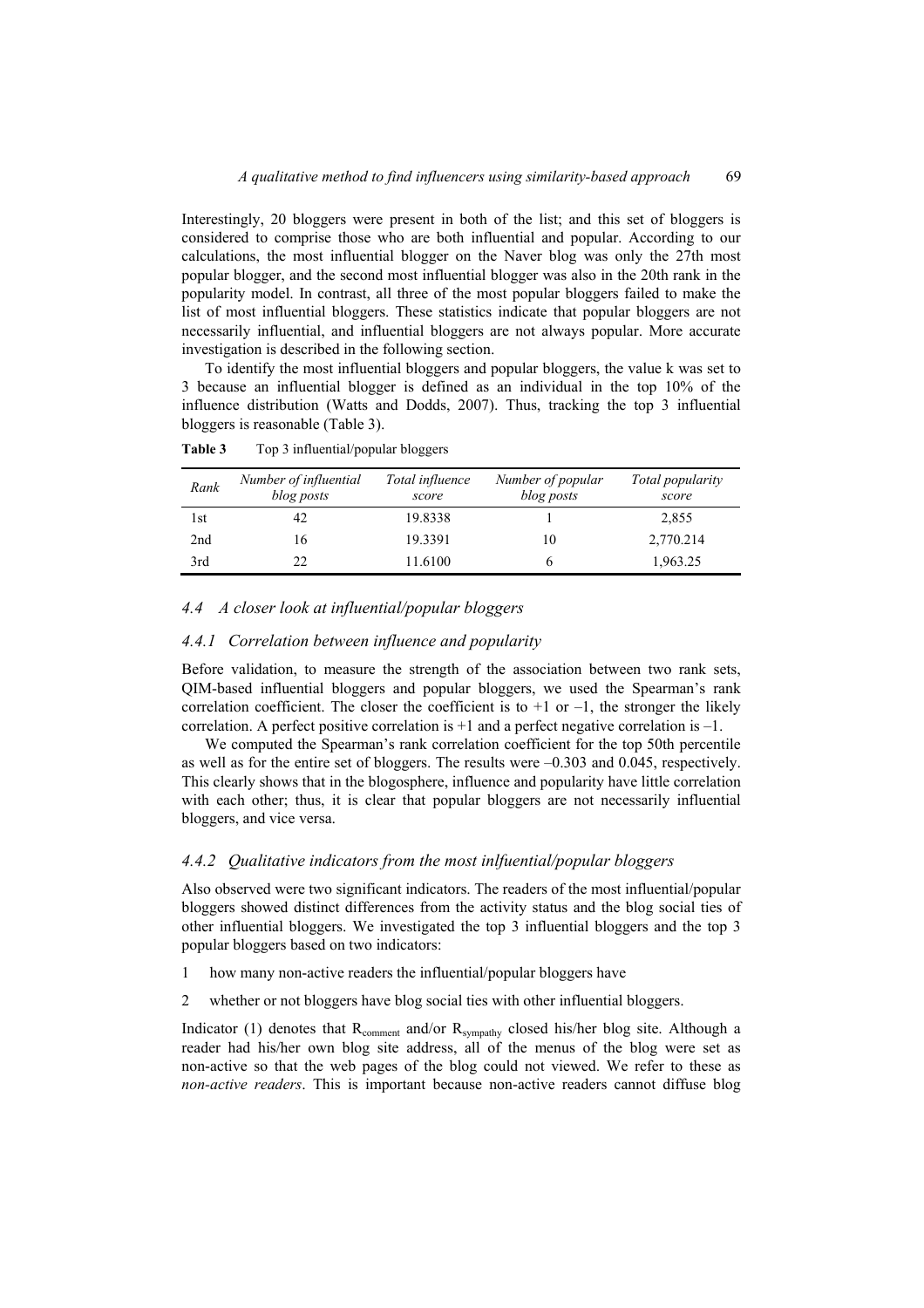posts, in this regard, they are akin to readers who only take resources to satisfy their needs. The action of readers engaging in scrapping was not observed because they already disseminated blog posts by taking the blog posts to their blogs or other domains. Thus, this observation presents whether or not edges directed into a vertex function as a channel to activate the flow of influence.

Table 4 shows that the top 3 influential bloggers have  $0.8$  non-active  $R_{\text{comment}}$  per post and 0.0625 non-active  $R_{sympathy}$  per post, whereas the top 3 popular bloggers have 12.647 non-active  $R_{\text{comment}}$  per post and 1.647 non-active  $R_{\text{sympathy}}$  per post. Moreover, the top 3 influential bloggers in total have far fewer non-active readers than the top 3 popular bloggers. This clearly shows that a high number of comments, sympathy remarks, and actions of being scrapped do not necessarily mean influence. Therefore they are not meaningful statistics. In this sense, weighting blog social ties according to the reader's importance is highly significant.

Indicator (2) denotes that the more influential blogger is, the more that blogger will receive comments and/or sympathy from other influential bloggers, similarly, important web pages become more important, more linked by other important ones in PageRank and HITS algorithm.

Table 5 shows that the top 3 influential bloggers receive more comments and sympathy from other influential bloggers, whereas the top 3 popular bloggers receive few comments and sympathy from other popular bloggers. This implies that QIM captures the importance of readers that point to a given blogger by blog social ties. Thus, bloggers have more influence if other influential bloggers point to him/her, than if some non-influential bloggers point to him/her.

|          | Top 3 influential bloggers  |                              | Top 3 popular bloggers      |                              |  |
|----------|-----------------------------|------------------------------|-----------------------------|------------------------------|--|
|          | Non-active<br>$R_{comment}$ | Non-active<br>$R_{sympathy}$ | Non-active<br>$R_{comment}$ | Non-active<br>$R_{swmpathv}$ |  |
| Total    | 64                          |                              | 215                         | 28                           |  |
| Per post | ).8                         | 0.0625                       | 12.647                      | 1.6471                       |  |

**Table 4** Number of non-active readers

**Table 5** Blog social ties with other three types of bloggers

|                                  | Influential bloggers |          |  | Influential and<br>popular bloggers |          |  | Popular bloggers |          |  |
|----------------------------------|----------------------|----------|--|-------------------------------------|----------|--|------------------|----------|--|
|                                  | Comment              | Sympathy |  | Comment                             | Sympathy |  | Comment          | Sympathy |  |
| Top 3<br>influential<br>bloggers | 12                   | 12       |  |                                     |          |  | 0                | $\theta$ |  |
| Top 3<br>popular<br>bloggers     |                      | 2        |  |                                     | $\theta$ |  |                  |          |  |

# **5 Validation**

As shown in a recent study (Agarwal et al., 2008), there is no training and testing data for us to show the efficacy of the proposed model. That is, ground truth about influential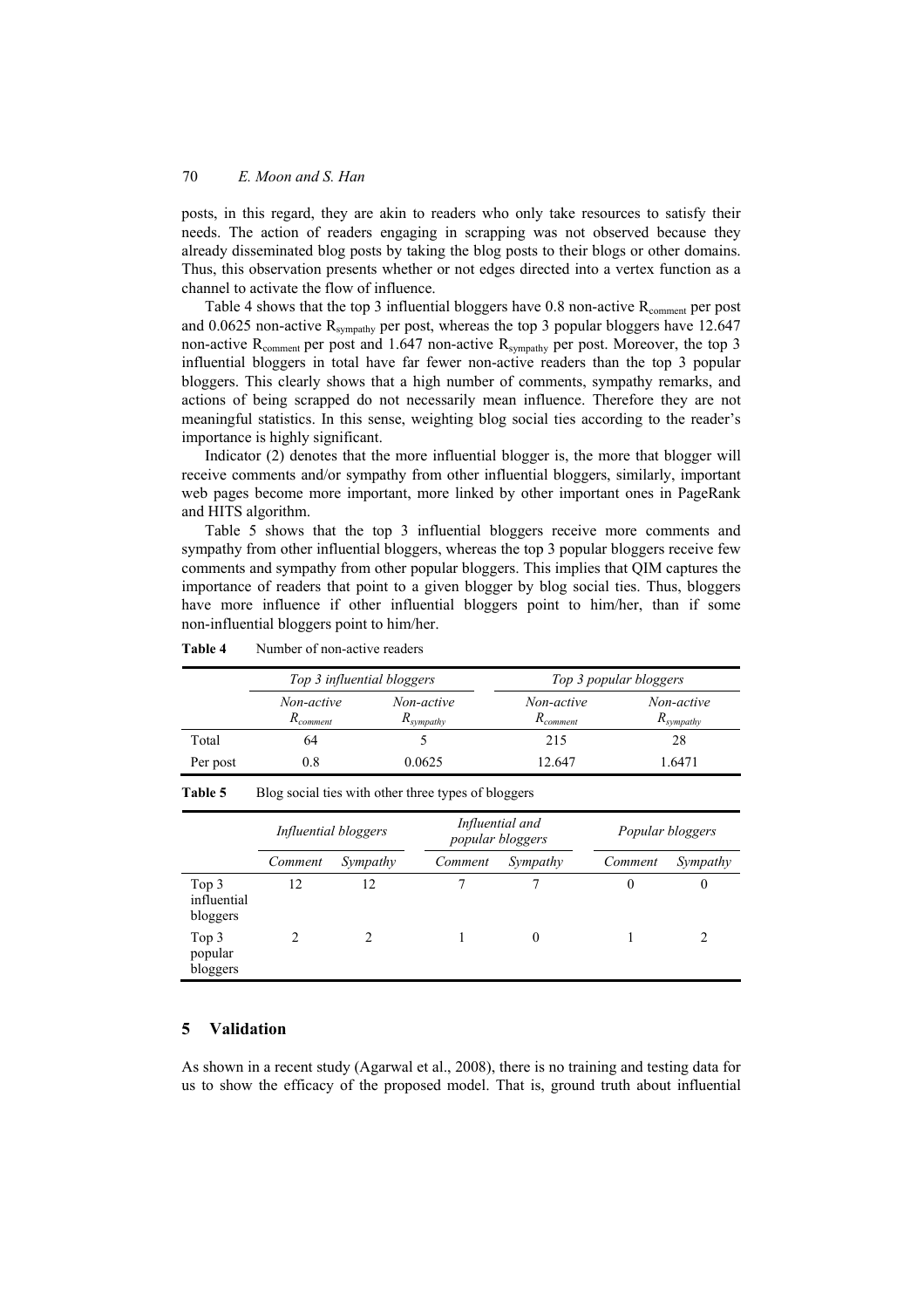bloggers does not exist. However, by using a reasonable reference point, we can observe tangible differences and show that the influence of influential bloggers is stronger than that of popular bloggers.

## *5.1 Criteria for validation*

In this paper, *influencers* are defined as those who have influential power and can make others change their thinking or behaviour (see Section 1-B). Thus, we validate this by showing that influential bloggers make more readers' thinking or behaviour change compared to popular bloggers. To be specific, we observe that readers imitate blogger's recipes in actuality, accept his/her ideas, and personally write about the process of trying the recipe at their own blogs. This is clearly different from scrapping posts, which occurs automatically with a single click of a mouse.

Moreover, to determine readers' referral behaviours more accurately, we sought cases in which readers specifically stated that they mimicked the recipe. To identify this clearly, we used two criteria:

- 1 referring to a blogger's name
- 2 making link citations.

#### *5.2 Setup for validation*

For criteria (1), to filter cases of referring to a different blogger with the same name, we investigated whether there were bloggers with the same name as influential/popular bloggers. It was found that no such bloggers existed in the top 3 influential/popular bloggers in the cooking domain.

Conducting validation based on two criteria, we checked the keywords and tags within readers' blog posts to determine that whether readers wrote about imitating a blogger's recipe.

Additionally, for verification, among the three types of readers- $R_{\text{comment}}$ ,  $R_{\text{sympath}}$  and R<sub>scrap</sub>-the third type of reader was not included as weighting scrapping readers has a strong correlation with the simple summation of the number of scrapping actions with a correlation coefficient 0.91. In contrast, there is a very weak correlation between weighting readers who comment and those who express sympathy and a simple summation of the number of comments and sympathy expressions, with the correlation coefficient of 0.1.

### *5.3 Result of validation*

As a result (Table 6), we found that the top 3 influential bloggers in total had 1393  $R_{\text{comment}}$  and 650  $R_{\text{swmpathv}}$ , moreover, the top 3 popular bloggers had 1726  $R_{\text{comment}}$  and 349  $R_{\text{swmpath}}$ . From all of these readers, the top 3 influential bloggers'  $R_{\text{comment}}$  wrote 1092 posts referring to an influential blogger's name and 304 posts making link citations to the influential blogger's pots. In the case of Rsympathy, they created 928 posts referring to an influential blogger's name and 271 posts making link citations.

However, the top 3 popular bloggers'  $R_{\text{comment}}$  wrote 122 posts referring to a popular blogger's name and 13 posts making link citations of popular blogger's posts, and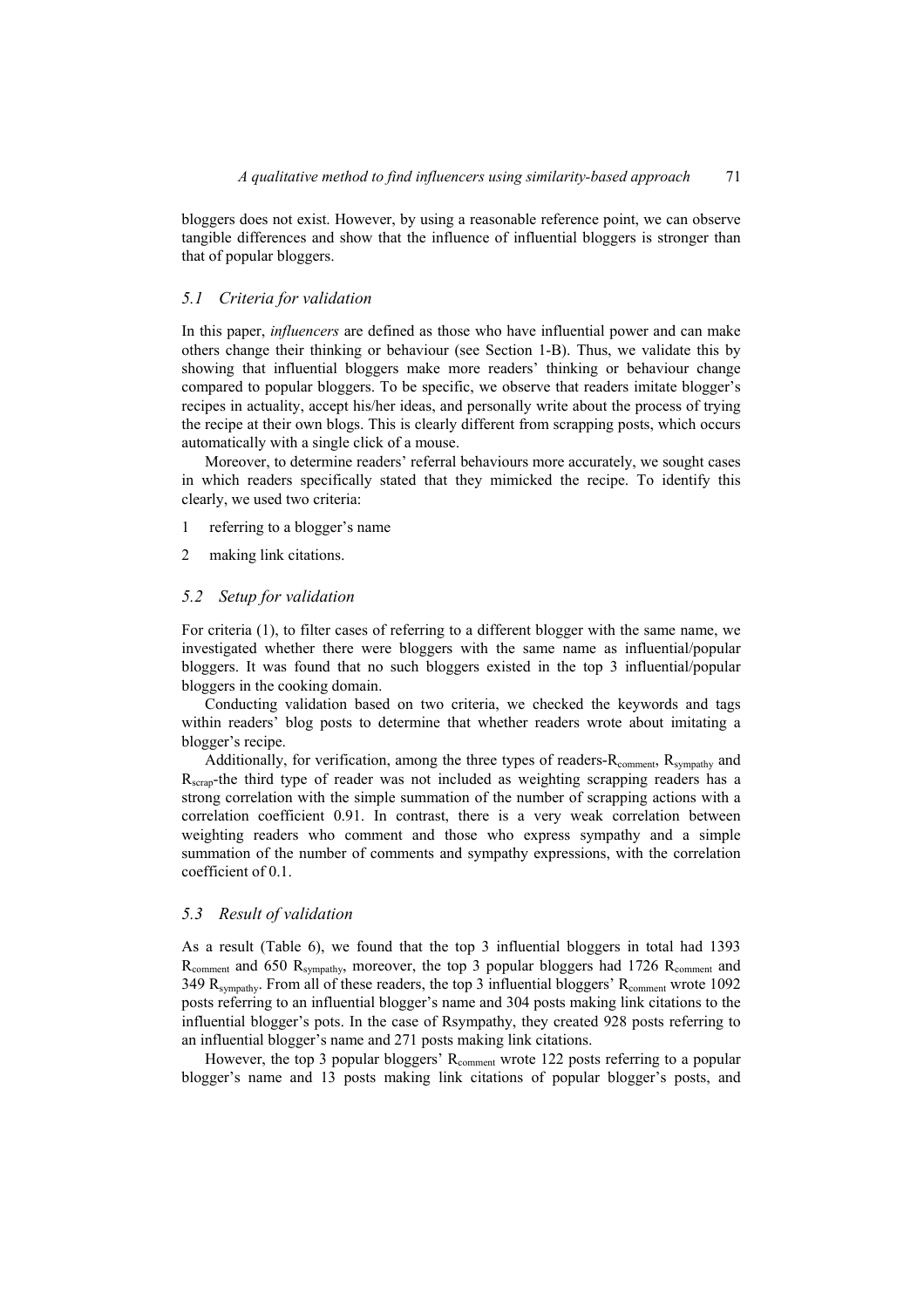Rsympathy created 93 posts referring popular blogger's name and 27 posts making link citations.

|                         | Rank           | Number of<br>$R_{comment}$ | Number of<br>posts<br>referring<br>blogger | <b>Number</b><br>of posts of<br>citations | Number of<br>$R_{sympathy}$ | Number<br>of posts<br>referring<br>blogger | <b>Number</b><br>of posts of<br>citations |
|-------------------------|----------------|----------------------------|--------------------------------------------|-------------------------------------------|-----------------------------|--------------------------------------------|-------------------------------------------|
| Top 3                   |                | 854                        | 571                                        | 161                                       | 385                         | 411                                        | 124                                       |
| influential<br>bloggers | $\overline{2}$ | 343                        | 408                                        | 114                                       | 177                         | 399                                        | 116                                       |
|                         | 3              | 196                        | 113                                        | 29                                        | 88                          | 118                                        | 31                                        |
|                         | Total          | 1393                       | 1092                                       | 304                                       | 650                         | 928                                        | 271                                       |
| Top 3                   |                | 457                        | 19                                         | $\overline{2}$                            | 69                          | 13                                         | 8                                         |
| popular<br>bloggers     | 2              | 742                        | 47                                         | $\overline{4}$                            | 158                         | 3                                          | $\boldsymbol{0}$                          |
|                         | 3              | 527                        | 56                                         | 7                                         | 122                         | 77                                         | 19                                        |
|                         | Total          | 1726                       | 122                                        | 13                                        | 349                         | 93                                         | 27                                        |

Table 6 Result of validation

This result presents that the top 3 influential bloggers have fewer R<sub>comment</sub> and R<sub>sympathy</sub>. However, their readers refer to influential bloggers far more frequently within their blog posts and make far more link citations of an influential blogger's blog posts than do readers of top 3 popular bloggers. On the other hand, despite having a greater number of readers R<sub>comment</sub> and R<sub>sympathy</sub>, popular bloggers are rarely referenced and have few link citations made by their readers. That is, the readers of popular bloggers do not function as a channel in diffusing information, but just seek information as their needs and behave as lurkers. Accordingly, we can see that simple summations of observable statistical criteria indeed cannot identify influential bloggers.

Based on this validation, it is clear that popular bloggers fail to make a change in readers' thinking or behaviour and cannot trigger them into a referral behaviour. From this, we can see that QIM can differentiate influential bloggers from popular bloggers.

## **6 Discussion**

### *6.1 Influential bloggers and popular bloggers*

In identifying influential bloggers, the factors that make bloggers influential or popular were determined.

First, weak ties play an important role in gaining influence or popular. Without weak ties (i.e., bridging readers), both influential bloggers' posts and popular bloggers' posts will not be propagated across the group. That is, as Granovetter (1973) found in the field of sociology, weak ties also function as a bridge in the blogosphere and bloggers can gain influence or popularity based on bridging readers to some degree.

Second, we found that strong and homophilous ties make bloggers influential for two reasons.

1 QIM-based influential bloggers have far more active readers who have a relatively high degree of common interests with bloggers, constantly interact with them and consequently imitate recipes and engage in referral behaviours.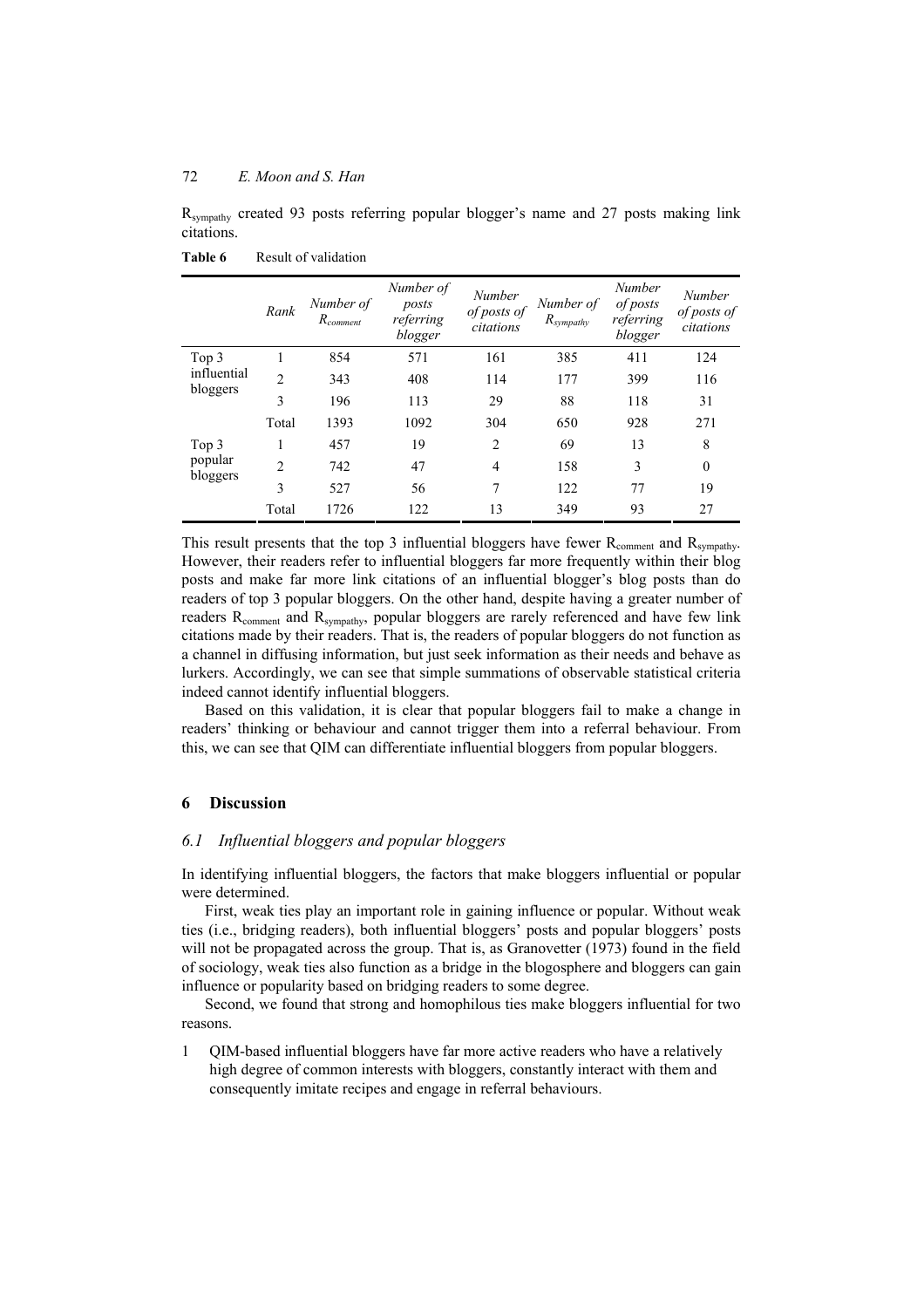2 In addition, QIM-based influential bloggers are closely connected with each other.

That is, they have active readers who are also QIM-based influential bloggers. Moreover, they refer to each other on their own blogs. As a result, they become more influential because they influence directly. This is contrast to the finding that popular bloggers have a majority of non-active readers and lurkers. Hence, differentiating influential bloggers from popular bloggers is derived from weighting active readers by tag-similarity.

Finally, we found that in contrast to influence, popularity can be obtained spontaneously or accidently. We observed that:

- 1 popular bloggers consistently write about a wide range of 'hot topics' to foster high traffic
- 2 they have few popular posts on a cooking topic (Table 3).

These properties of popular bloggers infer that they have few steady readers with common interests about a recipe and have far more lurkers, as shown by qualitative indicators and in the validation assessment. In contrast, influential bloggers are more dedicated to cooking topics; therefore, they have far more influential posts (Table 3). As a result, they have more steady readers with common interests, regularly interacting with the bloggers.

All in all, we can derive that the function of bridging readers is limited to the flow of information in order to satisfy readers' needs whereas the function of active readers is more salient to the flow of influence.

### *6.2 Limitations of this study*

This work has a number of limitations in that we conducted the experiments only in the cooking domain, where no controversy exists among bloggers and readers. This is mainly because bloggers mostly write about their recipes or knowledge of ingredients. For this reason, all of the overlapped tags among bloggers and readers can be considered as the degree of common interests. Thus, it can be interpreted the higher the similar coefficient between the two, the more influenced readers will be. However, if research is conducted in another domain, such as in politics or IT, the overlapping tags among them may not yield any similarity. In such a case, semantic processing would be required.

### *6.3 Future works*

We conducted this study in Naver with commenting, expressing sympathy, and scrapping. However, our study is not limited to this blog platform. We can apply a QIM to other blog platforms. 'Recommendation' would be a substitute for sympathy, and 'sharing' can substitute for scrapping. Sharing may require some modification or other variants as well. However, it is clear that QIM is generally applicable to any blog system with some modifications. Thus, we can propose adjusting QIM in order to identify influencers on other social media.

For the future, we propose an ongoing project in which we use QIM to identify influencers on Twitter. With its huge and ever-growing number of users, Twitter<sup>6</sup> has established itself as one of the most notable micro-blogging service (Milstein et al., 2008). Twitter allows *twitterers*<sup>7</sup> to publish tweets with a limit of 140 characters or fewer,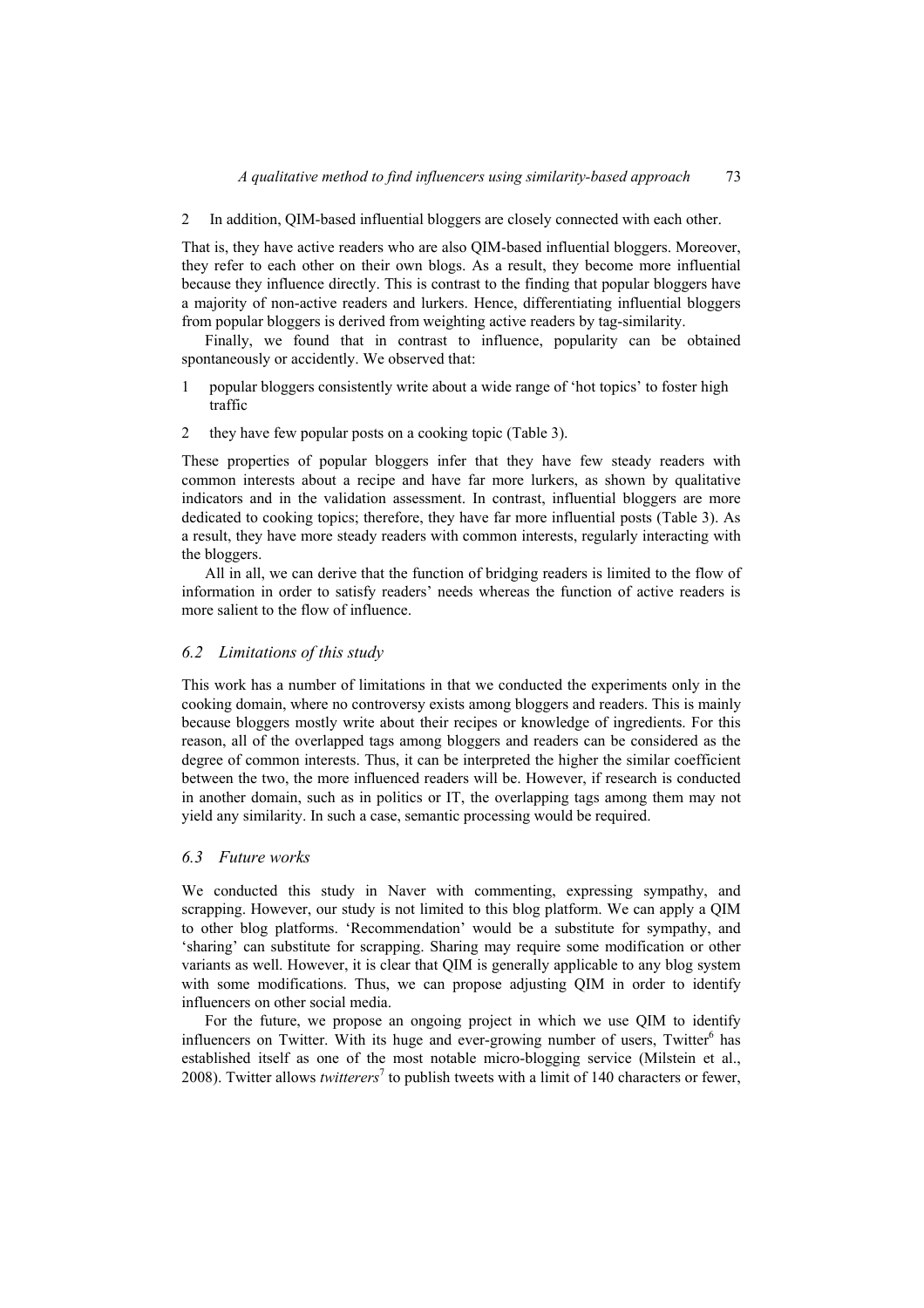to which other twitterers can then follow, mention, or retweet. Twitter has sparked significant interests among researchers, and many studies have been conducted to find influential twitterers. But why is it so important to identify influencers on Twitter?

'WOM' is the process of conveying information directly from person to person, by which consumers can share their opinions about products or services. The concept of WOM has been greatly enhanced by the Web, where it is referred to as electronic WOM (eWOM), and one of the most important forms of eWOM marketing involves microblogs, such as Twitter. Twitter, which is the by far the most popular microblog, allows twitterers to share their thoughts with anyone in the world who has access to the internet. Because of the unprecedented scale of its communication network, Twitter deserves serious attention as a form of eWOM (Jansen et al., 2009).

Based on Twitter's vast marketing potential, there have been several attempts to measure the influence of twitterers. Perhaps the most popular metric is the total number of followers, which suggest that the more followers a twitterer has, the more influence (s)he has on Twitter. This logic emerged from the notion that a twitterer with more followers will reach more people with his/her tweets. However, this metric overlooks several factors which typically cause twitterers to follow other people. The choice to follow other twitterers does not necessarily stem from interests or popularity. Two patterns of following on Twitter have been observed (Weng et al., 2010). First, each twitterer randomly follows someone, and those being followed follow back just for the sake of 'courtesy'. Second, it might contradict the first pattern. 'Homophily' among twitterers indicates that a twitterer may follow others since they have common interests.

Because the reciprocity observed in *following* on Twitter has various meanings and contexts, the quantity of followers is not a sufficient figure for identifying influencers on Twitter. The content of twitterers' interactions must also be considered.

Another popular metric is the ratio between the numbers of followers a twitterer has versus the number of other people that the twitterer follows. But this is believed to reveal information about types of twitterers, rather than influence on Twitter (Leavitt et al., 2009). Three types of ratio have thus far been studied:

- 1 Infinity: A twitterer with an infinite or near-infinite ratio of followers to followees might be interpreted as someone who focuses primarily on the material aspect of Twitter.
- 2 1 (equal or near-equal): A twitterer with an equal or nearly equal amount of followers and followees might be considered a conversationalist.
- 3 Zero: A twitterer with low followers and high followees might be considered a spammer.

Based on this empirical analysis, it is apparent that simply considering the quantity of followers or followees cannot be the precise criteria for finding influencers on Twitter.

The Web Ecology Project (Leavitt et al., 2009) analyses 12 twitterers who are widely perceived to be among the more influential users on Twitter. The authors use several criteria to rank twitterers, such as the average content spread per tweet, and average conversation activity per tweet. TunkRank (Tunkelang, 2009) demonstrates a mechanism for measuring the influence of twitterers. The authors compute the influence of twitterers by determining the expected number of twitterers who will read a tweet. Thus, they focus on measuring how far a twitterer's tweet is likely to propagate. TwitterRank, an extension of the PageRank algorithm has also been proposed to measure a user's influence on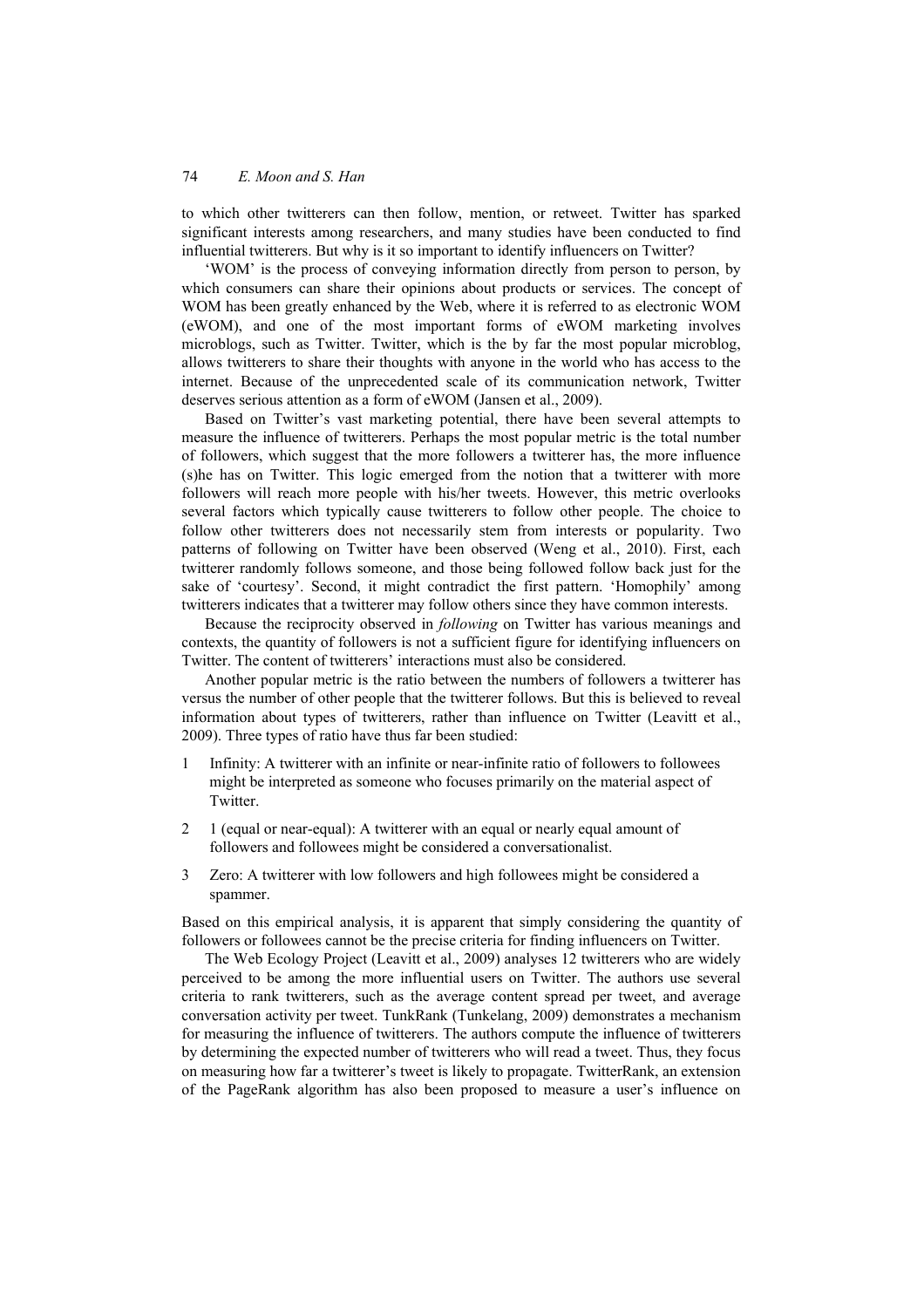Twitter (Weng et al., 2010). Weng et al. (2010) tracked the top 1,000 Singapore-based twitterers, along with their followers and followees.<sup>8</sup> They argued that the reciprocity commonly found among Twitter followers can be explained by 'homophily', which is the tendency of individuals to associate and bond with similar others (Jansen et al., 2009). However, the PageRank algorithm is not applicable to the blogosphere (Hayes and Avesani, 2007), so there is still a need to consider interaction patterns specific to Twitter, rather than the Web. Another challenge is that the reciprocity appears only incomplete data on Twitter. This study was limited to 1,000 Singapore-based twitterers, so the reciprocity was identified by TwitterRank. It might not be applicable to other groups of twitterers.

As stated, previous studies have some limitations which we would address. All the papers discussed above assume the basic metrics on Twitter and propagation models. On twitter, a communication path is the tweet, so it is necessary to analyse the content of tweets and twitterers' interactions with a qualitative approach. By conducting future work on Twitter, we can observe interaction patterns on Twitter and help marketers reach the most potential twitterers through viral marketing. This study would be significantly different from our previous analysis about influence in the blogosphere (Moon and Han, 2010), so we could derive new insights on the influence and how it varies according to the online platforms.

### **7 Conclusions**

This paper showed how to model interaction patterns among bloggers and readers by introducing the theories of sociology. By developing a new metric, QIM, we presented that details pertaining to who influences whom as well as how, and what make bloggers influential or popular. We also proposed that how to differentiate influence from popularity in the blogosphere. Although considering the same engagements of readers in both QIM and popularity model, weighting blog social ties plays a pivotal role in identifying influential bloggers. This study has important main three contributions:

- 1 We attempted to position this work at the intersection of social media analysis and the social science. To the best of our knowledge, it is the first report to merge 'homophily' and 'threshold' concept in the blogosphere. The role of weak ties and strong ties in the blogosphere were reflected to QIM by giving different value. Evaluating QIM shows that weak ties are required to gain in both influence and popularity. Based on weak ties, and based on weak ties, strong and homophilous ties function as the key factors for differentiating influence from popularity.
- 2 We proposed QIM, which reflects the quality of blog social ties as well as the quantity of blog social ties. QIM shows how to quantify blog social ties according to their importance. That is, with the guidelines of sociology, we presented a new method to compute reader's threshold to be influenced with tag-similarity and degree of information propagation.
- 3 We showed what makes bloggers influential or popular. If a blogger just writes a wide range of hot topics without specialty, (s)he could temporarily attract high traffic but fail to gain influence on a specific genre.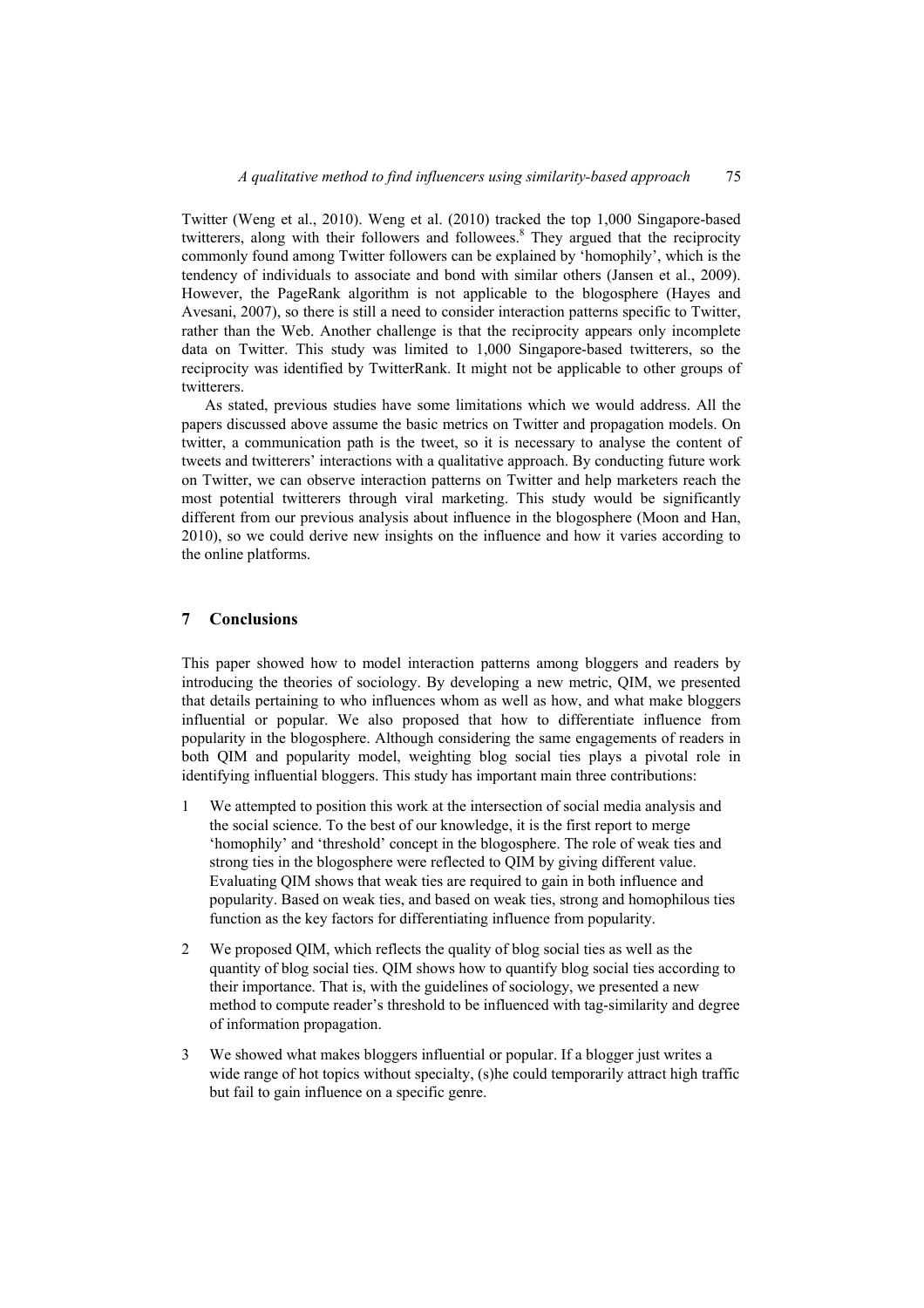Additionally, our work lays the foundation stone of a qualitative approach to finding influential bloggers. We developed QIM with an interdisciplinary approach rather than simply analysing the topology of blogosphere, and it indicates that this approach can give more productive answers in finding influencers as a whole. In this sense, our work would be also useful for sociologists to test existing theories of sociology in the blogosphere.

#### **Acknowledgements**

We thank NHN for providing us with blog data and appreciate the anonymous reviewers for reviewing and giving feedback on this paper.

#### **References**

- Adar, E., Zhang, L., Adamic, L.A. and Lukose, R.M. (2004) 'Implicit structure and the dynamics of blogspace', in *Workshop on the Weblogging Ecosystem*, May, New York, NY, USA.
- Agarwal, N., Liu, H., Tang, L. and Yu, P.S. (2008) 'Identifying the influential bloggers in a community', *Proceedings of the First ACM International Conference on Web Search and Data Mining*.
- Ali-Hasan, N. and Adamic, L.A. (2007) 'Expressing social relationships on the blog through links and comments', *Proceedings of International Conference on Weblogs and Social Media*.
- Arrington, M. (2006) 'Finally! Bloglines blog search', available at http://www.techcrunch.com/2006/05/31/askcombloglines-launch-blog-search.
- Blackwell, R.D., Miniard, P. and Engel, J. (2001) *Consumer Behavior*, South-Western, Mason.
- Bott, H. (1928) 'Observation of play activities in a nursery school', *Genet. Psychol. Monogr.*, Vol. 4, pp.44–88.
- Brooks, C.H. and Montanez, N. (2005) 'An analysis of the effectiveness of tagging in blogs', in *2005 AAAI Spring Symposium on Computational Approaches to Analyzing Weblogs. AAAI*, March.
- Brown, J., Broderick, A.J. and Lee, N. (2007) 'Word of mouth communication within online communities: conceptualizing the online social network', *Journal of Interactive Marketing*, Vol. 21, No. 3.
- Crandall, D., Cosley, D., Huttenlocher, D., Kleinberg, J. and Suri, S. (2008) 'Feedback effects between similarity and social influence in online communities', *ACM KDD*.
- Friedkin, N.E. (1998) *A Structural Theory of Social Influence*, Cambridge University Press.
- Gladwell, M. (2000) 'The tipping point; how little things can make a big differences', *Abacus Books*, ISBN: 0349113467.
- Granovetter, M. (1973) 'The strength of weak ties', *American Journal of Sociology*, May, Vol. 78, pp.1360–1380.
- Granovetter, M. (1978) 'Threshold models of collective behavior', *American Journal of Sociology*, Vol. 83, pp.1420–1443.
- Gruhl, D., Guha, R., Liben-Nowell, D. and Tomkins, A. (2004) 'Information diffusion through blogspace', *International World Wide Web Conference*, pp.491–501.
- Hayes, C. and Avesani, P. (2007) 'Using tags and clustering to identify topic-relevant blogs', *International AAAI Conference on Weblogs and Social Media*.
- Herring, S.C., Kouper, I., Paolillo, J.C. and Scheidt, L.A. (2005) 'Conversations in the blogosphere: an analysis 'from the bottom up'', *Proceedings of the Thirty-Eighth Hawaii's International Conference on System Sciences (HICSS-38)*.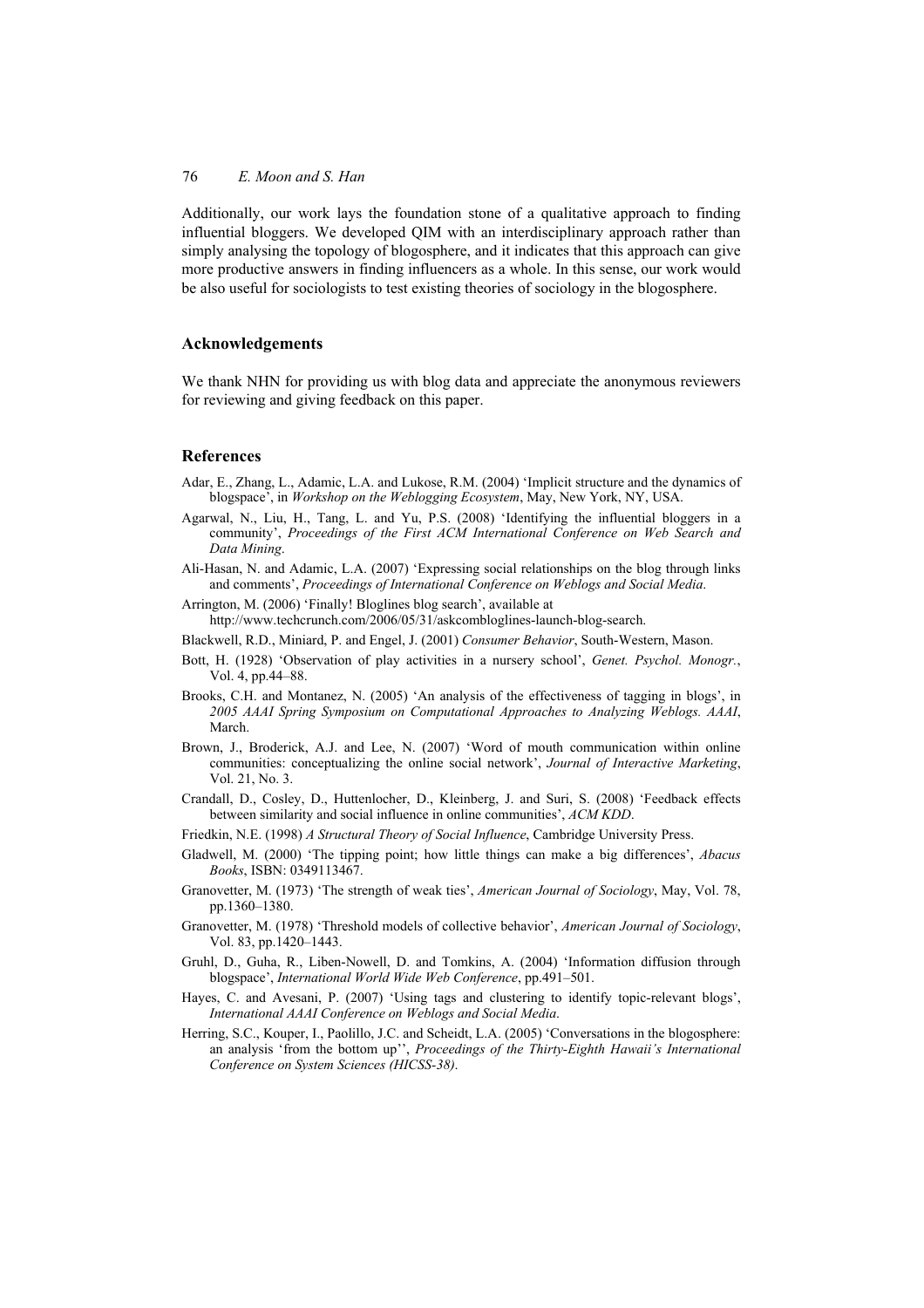- Huston, T.L. and Levinger, G. (1978) 'Interpersonal attraction and relationships', *Annual Review of Psychol*., Vol. 29, pp.115–156.
- Jansen, B.J., Zhang, M., Sobel, K. and Chowdury, A. (2009) 'Twitter power: tweets as electronic word of mouth', *Journal of the American Society for Information Science and Technology*, Vol. 60, No. 11, pp.2169–2188.
- Katz, E. and Lazarsfeld, P. (1955) *Personal Influence: The Part Played by People in the Flow of Mass Communications*, The Free Press, New York.
- Kempe, D., Kleinberg, J.M. and Tardos, E. (2003) 'Maximizing the spread of influence through a social network', in *KDD*, pp.137–146.
- Kempe, D., Kleinberg, J.M. and Tardos, E. (2005) 'Influential nodes in a diffusion model for social networks', in *ICALP*, pp.1127–1138.
- Kleinberg, J. (1998) 'Authoritative sources in a hyperlinked environment', in *9th ACM-SIAM Symposium on Discrete Algorithms*.
- Kritikopoulos, A., Sideri, M. and Varlamis, I. (2006) 'Blogrank: ranking weblogs based on connecting and similarity features', in *AAA-IDEA '06: Proceedings of the 2nd International Workshop on Advanced Architecture and Algorithms for Internet Delivery and Applications*, p.8.
- Leavitt, A., Burchard, E., Fisher, D. and Gilbert, S. (2009) 'The influentials: new approaches for analyzing influence on Twitter', Web Ecology Project, available at http://tinyurl.com/lzjlq.
- Li, X., Guo, L. and Zhao, Y.E. (2008) 'Tag-based social interest discovery', *International World Wide Web Conference*.
- Marlow, C. (2004) 'Audience, structure, and authority in the weblog community', *International Communication Association Conference*, 27 May–1 June, New Orleans, LA.
- McPherson, M., Smith-Lovin, L. and Cook, J. (2001) 'Birds of a feather: homophily in social networks', *Annual Review of Sociology*, Vol. 27.
- Milstein, S., Chowdhury, A., Hochmuth, G., Lorica, B. and Magoulas, R. (2008) 'Twitter and micro-messaging revolution: communication, connections, and immedicacy-140 characters at a time', O'Reilly Report.
- Moon, E.Y. and Han, S.K. (2010) 'A qualitative method to find influencers using similarity-based approach in the blogosphere', *Proceedings of IEEE International Conference on Social Computing*.
- Page, L., Brin, S., Motowani, R. and Winograd. T. (1998) 'The Pagerank citation ranking: bringing order to the web', Technical report, Stanford Digital Library Technologies Project.
- Qualman, E. (2009) *Socialnomics: How Social Media Transforms the Way we live and do Business*, John Wiley and Sons.
- Scooble, R. and Israel, S. (2006) *Naked Conversations: How Blogs are changing the Way Business Talk to their Customers*.
- Sternitzke, C. and Bergmann, I. (2009) 'Similarity measures for document mappin: a comparative study on the level of an individual scientist', *Scientometrics*, Vol. 78, No. 1.
- Strang, D. and Soule, S. (1998) 'Diffusion in organizations and social movements', *Annual Review of Sociology*.
- Tunkelang, D. (2009) *TunkRank: Measuring Influence by How Much Attention Your Followers Can Give You*, available at http://tunkrank.com.
- Valente, T.W. (1996) 'Social network thresholds in the diffusion of innovations', *Social Networks*, Vol. 18, pp.69–89.
- Van Alstyne, M. and Brynjolfsson, E. (2005) 'Global village or CyberBalkans: modeling and measuring integration of electronic communities', *Management Science*, Vol. 51, No. 6, pp.851–868.
- Watts, D.J. and Dodds, P.S. (2007) 'Influentials, networks, and public opinion formation', *Journal of Consumer Research*, University of Chicago Press.